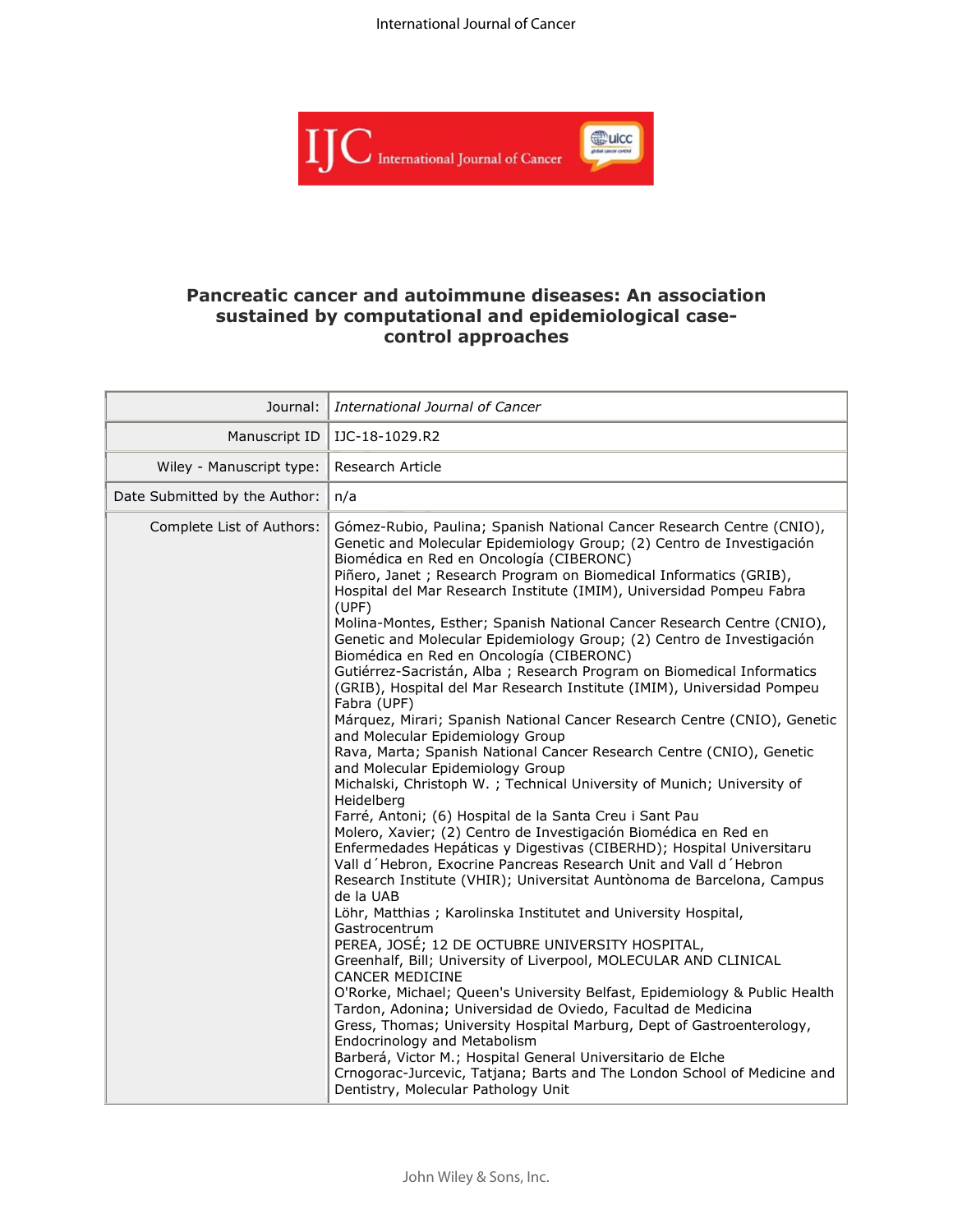|            | Muñoz-Bellvís, Luís; Hospital Universitario de Salamanca<br>Domínguez-Muñoz, Enrique ; Hospital Clinico Universitario de Santiago de<br>Compostela<br>Balsells, Joaquim ; (2) Centro de Investigación Biomédica en Red en<br>Enfermedades Hepáticas y Digestivas (CIBERHD); Hospital Universitaru<br>Vall d'Hebron, Exocrine Pancreas Research Unit and Vall d'Hebron<br>Research Institute (VHIR); Universitat Auntònoma de Barcelona, Campus<br>de la UAB<br>Costello, Eithne; University of Liverpool, Department of Surgery<br>Yu, Jingru; Karolinska Institutet and University Hospital, Gastrocentrum<br>Iglesias, Mar; Hospital del Mar/Parc de Salut Mar<br>Ilzarbe, Lucas ; Hospital del Mar/Parc de Salut Mar<br>Kleeff, Jörg; Technical University of Munich; Martin-Luther-Universitat<br>Halle Wittenberg Juristische und Wirtschaftswissenschaftliche Fakultat<br>Kong, Bo; Technical University of Munich<br>Mora, Josefina ; (6) Hospital de la Santa Creu i Sant Pau<br>Murray, Liam; Queen's University, Centre for Clinical and Population<br>Sciences<br>O'Driscoll, Damian ; National Cancer Registry Ireland<br>Poves, Ignasi ; Hospital del Mar/Parc de Salut Mar<br>Lawlor, Rita T.; University Hospital Trust of Verona<br>Ye, Weimin; Karolinska Institute, Department of Medical Epidemiology;<br>Hidalgo, Manuel; Beth Israel Deaconess Medical Center, Hematology /<br>Oncology, Pancreatic Cancer;<br>Scarpa, Aldo; Università di Verona, Dept. Pathology and Diagnostics;<br>Sharp, Linda; National Cancer Registry Ireland; Institute of Health and<br>Society, Newcastle University<br>Carrato, Alfredo; Ramón y Cajal University Hospital, Medical Oncology<br>Department<br>Real, Francisco; Centro Nacional de Investigaciones Oncológicas, Programa<br>de Patología Molecular; |
|------------|---------------------------------------------------------------------------------------------------------------------------------------------------------------------------------------------------------------------------------------------------------------------------------------------------------------------------------------------------------------------------------------------------------------------------------------------------------------------------------------------------------------------------------------------------------------------------------------------------------------------------------------------------------------------------------------------------------------------------------------------------------------------------------------------------------------------------------------------------------------------------------------------------------------------------------------------------------------------------------------------------------------------------------------------------------------------------------------------------------------------------------------------------------------------------------------------------------------------------------------------------------------------------------------------------------------------------------------------------------------------------------------------------------------------------------------------------------------------------------------------------------------------------------------------------------------------------------------------------------------------------------------------------------------------------------------------------------------------------------------------------------------------------------------------------------------------|
|            | Furlong, Laura; Research Program on Biomedical Informatics (GRIB),<br>Hospital del Mar Research Institute (IMIM), Universidad Pompeu Fabra<br>(UPF)                                                                                                                                                                                                                                                                                                                                                                                                                                                                                                                                                                                                                                                                                                                                                                                                                                                                                                                                                                                                                                                                                                                                                                                                                                                                                                                                                                                                                                                                                                                                                                                                                                                                 |
|            | Malats, Nuria; Spanish National Cancer Research Center (CNIO), Genetic<br>and Molecular Epidemiology Group; Spanish National Cancer Research<br>Centre (CNIO), Genetic and Molecular Epidemiology Group                                                                                                                                                                                                                                                                                                                                                                                                                                                                                                                                                                                                                                                                                                                                                                                                                                                                                                                                                                                                                                                                                                                                                                                                                                                                                                                                                                                                                                                                                                                                                                                                             |
| Key Words: | Pancreatic cancer risk, Autoimmune diseases, Multimorbidity, Genetic<br>network, Gene-disease associations, Case-control study                                                                                                                                                                                                                                                                                                                                                                                                                                                                                                                                                                                                                                                                                                                                                                                                                                                                                                                                                                                                                                                                                                                                                                                                                                                                                                                                                                                                                                                                                                                                                                                                                                                                                      |

**SCHOLARONE™** Manuscripts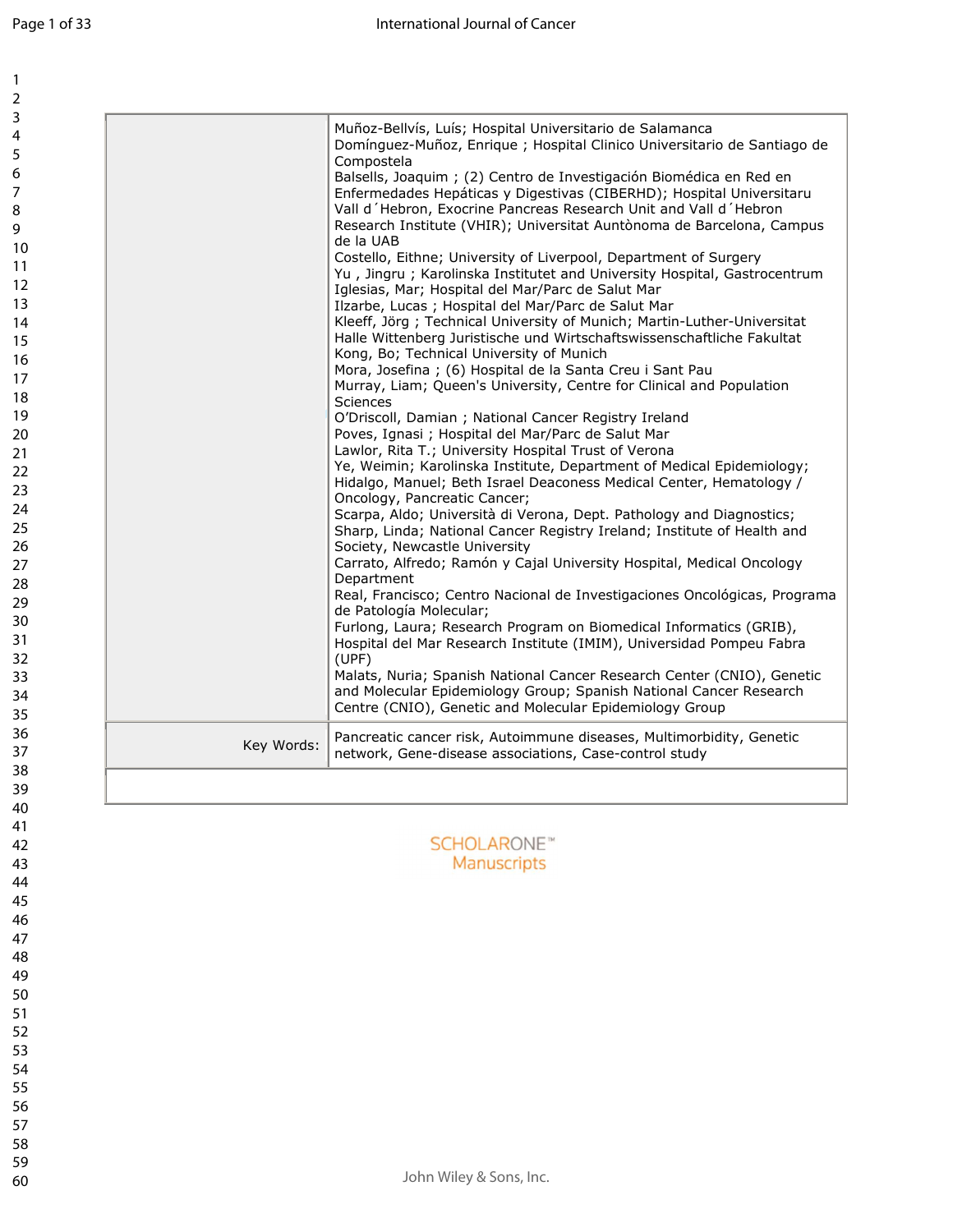| $\mathbf{1}$   | Short tile: Autoimmune diseases and pancreatic cancer risk                                    |
|----------------|-----------------------------------------------------------------------------------------------|
| $\overline{2}$ |                                                                                               |
| 3              | Corresponding author: Núria Malats, M.D., M.P.H., Ph. D. Genetic and Molecular                |
| 4              | Epidemiology group, Spanish National Cancer Research Center (CNIO), C/Melchor                 |
| 5              | Fernandez Almagro 3, 28029, Madrid, Spain. Phone: +34-912-246-900 (ext. 3330), Fax:           |
| 6              | +34-912-246-911, E-mail: nmalats@cnio.es                                                      |
| 7              |                                                                                               |
| $8\,$          | Key words: Pancreatic cancer risk; Autoimmune diseases; Multimorbidity; Genetic network;      |
| 9              | Gene-disease associations; Case-control study.                                                |
| 10             |                                                                                               |
| 11             | Abbreviations: Autoimmune disease (AID), Biological Process (BP), Disease Specificity         |
| 12             | (DSI), Gene-disease association (GAD), Pancreatic cancer (PC), Disease Pleiotropy (DPI).      |
| 13             |                                                                                               |
| 14             | Article category: Research article                                                            |
| 15             |                                                                                               |
| 16             | Novelty and impact: Using a bioinformatics approach we show that autoimmune diseases          |
| 17             | share genetic components with pancreatic cancer and further corroborate this association in a |
| 18             | European case-control study population. Some of these results are confirmatory of the         |
| 19             | mechanisms of pancreatic carcinogenesis while others might point to novel mechanisms. This    |
| 20             | information could open new venues to explore and increase our understanding of PC risk,       |
| 21             | potentially impacting the prevention and treatment strategies for this deadly cancer.         |
| 22             |                                                                                               |
| 23             |                                                                                               |
| 24             |                                                                                               |
|                |                                                                                               |
|                |                                                                                               |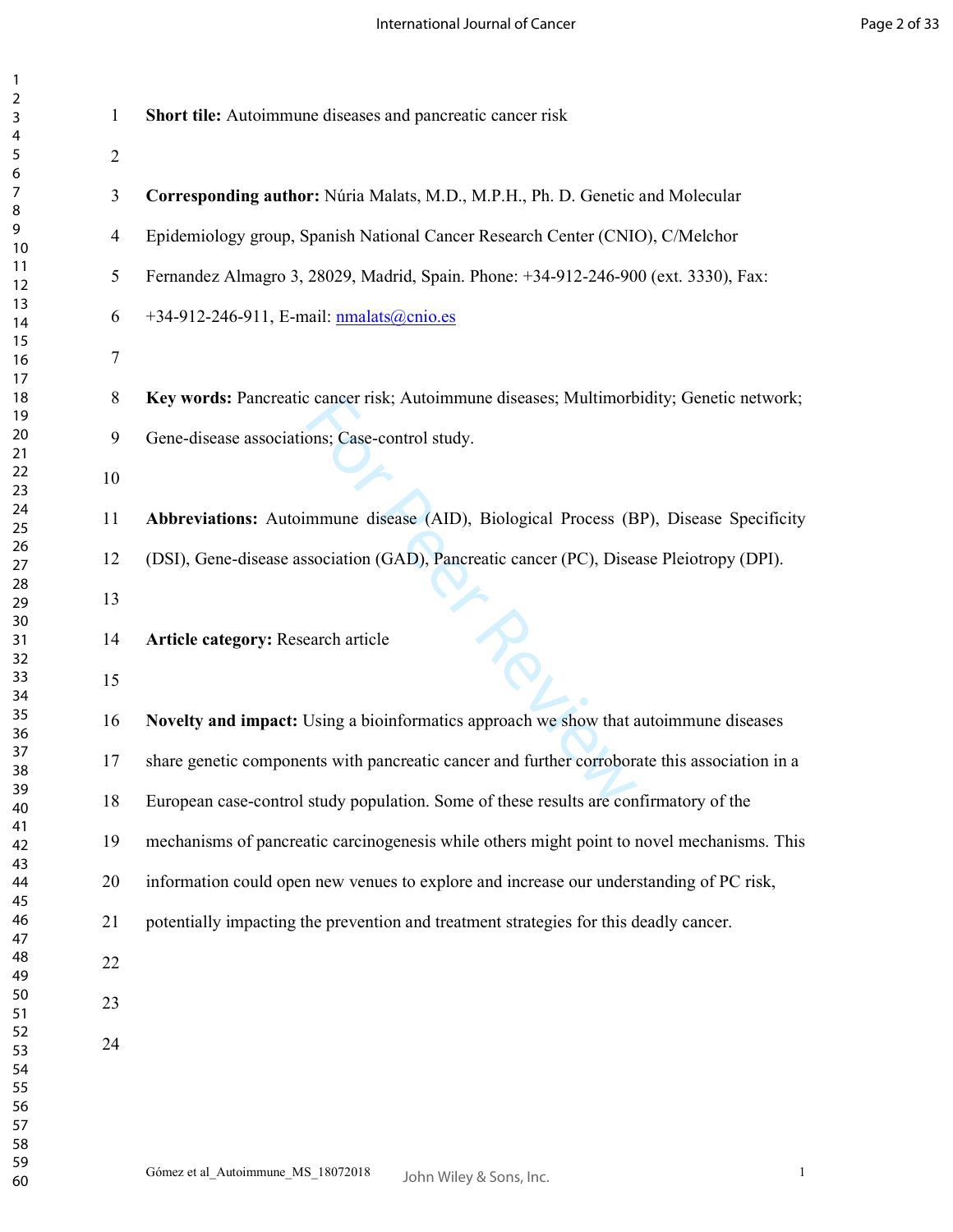| 1                     |    |                              |                                                                                 |
|-----------------------|----|------------------------------|---------------------------------------------------------------------------------|
| $\boldsymbol{2}$<br>3 | 25 | <b>Title:</b>                | Pancreatic cancer and autoimmune diseases: An association sustained by          |
| 4                     |    |                              |                                                                                 |
| 5                     | 26 |                              | computational and epidemiological case-control approaches                       |
| 6<br>7                | 27 |                              |                                                                                 |
| 8                     |    |                              |                                                                                 |
| 9                     | 28 | <b>Authors:</b>              |                                                                                 |
| 10<br>11              |    |                              |                                                                                 |
| 12                    | 29 |                              | Paulina Gomez-Rubio, PhD (1,2); Janet Piñero, PhD (3); Esther Molina-Montes,    |
| 13                    | 30 |                              | PhD (1,2); Alba Gutiérrez-Sacristán, PhD (3); Mirari Marquez, PhD (1,2); Marta  |
| 14<br>15              |    |                              |                                                                                 |
| 16                    | 31 |                              | Rava, PhD (1,2); Christoph W. Michalski, MD PhD (4,5); Antoni Farré, MD,        |
| 17                    |    |                              |                                                                                 |
| 18<br>19              | 32 |                              | PhD (6); Xavier Molero, MD, PhD (2,7,8); Matthias Löhr, MD, PhD (9); José       |
| 20                    | 33 |                              | Perea, MD PhD (10); William Greenhalf, PhD (11); Michael O'Rorke, PhD (12);     |
| 21                    |    |                              |                                                                                 |
| 22<br>23              | 34 |                              | Adonina Tardón, MD, PhD (2,13); Thomas Gress, MD, PhD (14); Victor M.           |
| 24                    | 35 |                              | Barberà, PhD (15); Tatjana Crnogorac-Jurcevic, PhD (16); Luís Muñoz-Bellvís,    |
| 25                    |    |                              |                                                                                 |
| 26<br>27              | 36 |                              | MD (17); Enrique Domínguez-Muñoz, MD (18); Joaquim Balsells, MD (2,7,8);        |
| 28                    |    |                              |                                                                                 |
| 29                    | 37 |                              | Eithne Costello, PhD (11); Jingru Yu (9); Mar Iglesias, MD (19); Lucas Ilzarbe, |
| 30<br>31              | 38 |                              | MD (19); Jörg Kleeff, MD, PhD (4,20); Bo Kong, PhD (4); Josefina Mora, PhD      |
| 32                    |    |                              |                                                                                 |
| 33                    | 39 |                              | (6); Liam Murray, PhD (12); Damian O'Driscoll, PhD (21); Ignasi Poves, MD       |
| 34<br>35              |    |                              |                                                                                 |
| 36                    | 40 |                              | (19); Rita T. Lawlor, PhD (22); Weimin Ye, MD, PhD (23); Manuel Hidalgo,        |
| 37                    | 41 |                              | MD, PhD (24,25); Aldo Scarpa, MD, PhD (22); Linda Sharp, PhD (21,26);           |
| 38<br>39              |    |                              |                                                                                 |
| 40                    | 42 |                              | Alfredo Carrato, MD, PhD (2,27); Francisco X. Real* (2,28,29); Laura I.         |
| 41                    | 43 |                              | Furlong* (3); Núria Malats (1,2); on behalf of the PanGenEU Study Investigators |
| 42<br>43              |    |                              |                                                                                 |
| 44                    | 44 |                              | (30).                                                                           |
| 45                    |    |                              |                                                                                 |
| 46<br>47              | 45 |                              |                                                                                 |
| 48                    | 46 | * Equal contributions        |                                                                                 |
| 49                    |    |                              |                                                                                 |
| 50<br>51              | 47 |                              |                                                                                 |
| 52                    |    |                              |                                                                                 |
| 53                    | 48 | <b>Authors' affiliations</b> |                                                                                 |
| 54<br>55              |    |                              |                                                                                 |
| 56                    |    |                              |                                                                                 |
| 57                    |    |                              |                                                                                 |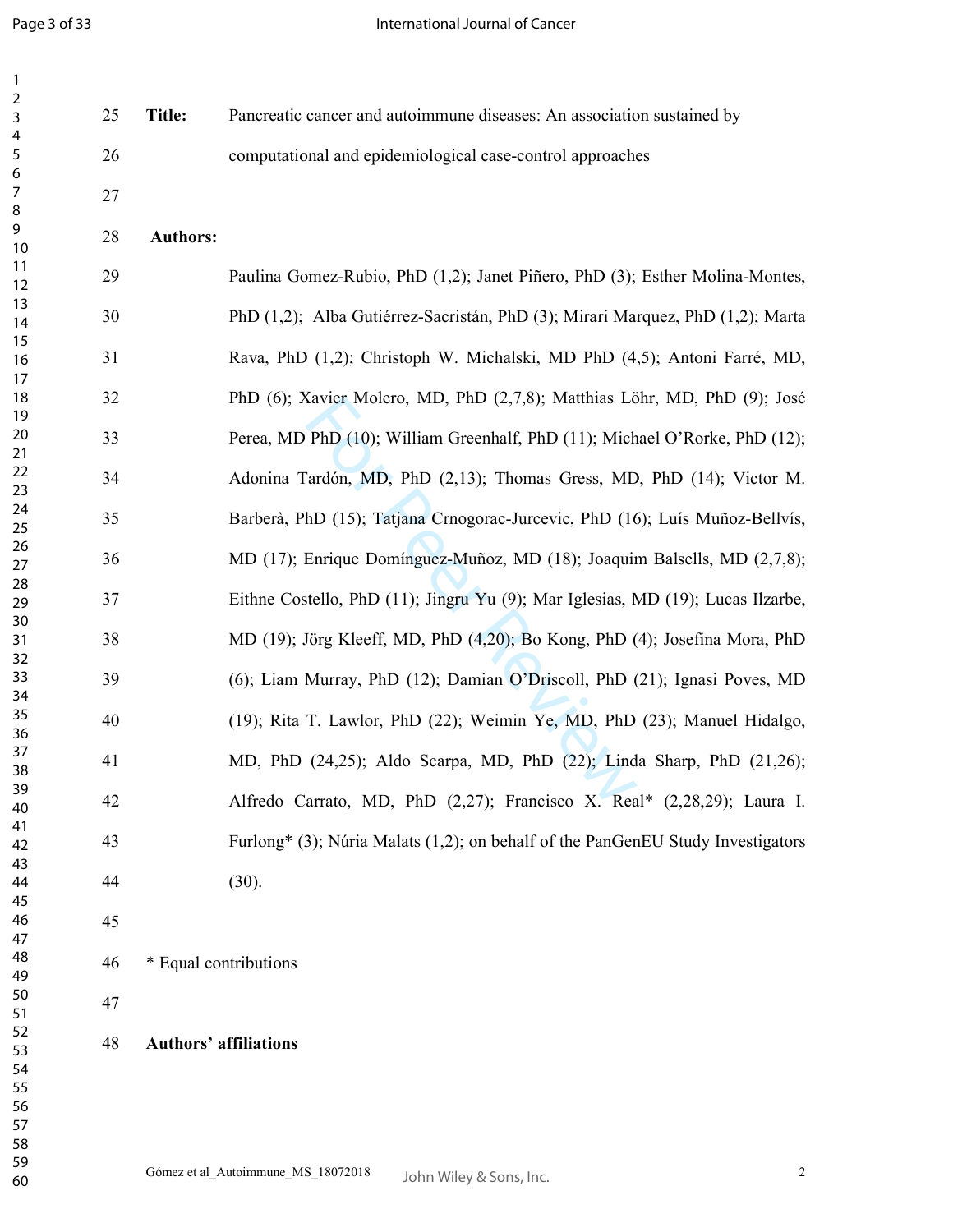International Journal of Cancer

| $\overline{c}$                                                                           |
|------------------------------------------------------------------------------------------|
|                                                                                          |
|                                                                                          |
|                                                                                          |
| - 4 5 6 7 8 9 10 11 12 13 14 15 16 17 18 .                                               |
|                                                                                          |
|                                                                                          |
|                                                                                          |
|                                                                                          |
|                                                                                          |
|                                                                                          |
|                                                                                          |
|                                                                                          |
|                                                                                          |
|                                                                                          |
|                                                                                          |
|                                                                                          |
|                                                                                          |
|                                                                                          |
|                                                                                          |
|                                                                                          |
|                                                                                          |
|                                                                                          |
| - 18 19 20 11 22 23 24 25 26 27 28 29 30 31 32 33 34 29 20 31 32 33 34 29 20 31 32 33 34 |
|                                                                                          |
|                                                                                          |
|                                                                                          |
|                                                                                          |
|                                                                                          |
|                                                                                          |
|                                                                                          |
|                                                                                          |
|                                                                                          |
|                                                                                          |
|                                                                                          |
|                                                                                          |
|                                                                                          |
|                                                                                          |
|                                                                                          |
| 33<br>34<br>35<br>36<br>37                                                               |
|                                                                                          |
|                                                                                          |
| Ì<br>39                                                                                  |
| 40                                                                                       |
|                                                                                          |
| 41                                                                                       |
| 42                                                                                       |
| 43                                                                                       |
| 44                                                                                       |
| 45                                                                                       |
| 46                                                                                       |
| 47                                                                                       |
| 48                                                                                       |
| 49                                                                                       |
|                                                                                          |
| 50                                                                                       |
| 51                                                                                       |
| 52                                                                                       |
| 53                                                                                       |
| 54                                                                                       |
| 55                                                                                       |
| 56                                                                                       |
|                                                                                          |
| 57                                                                                       |
| 58                                                                                       |
| 59                                                                                       |
| 60                                                                                       |

| 49 | (1) Genetic and Molecular Epidemiology Group, Spanish National Cancer Research Center       |
|----|---------------------------------------------------------------------------------------------|
| 50 | (CNIO), Madrid, Spain.                                                                      |
| 51 | (2) Centro de Investigación Biomédica en Red en Oncología (CIBERONC), Enfermedades          |
| 52 | Hepáticas y Digestivas (CIBERHD), and Epidemiología y Salud Pública (CIBERESP),             |
| 53 | Spain.                                                                                      |
| 54 | (3) Research Program on Biomedical Informatics (GRIB), Hospital del Mar Research            |
| 55 | Institute (IMIM), Universidad Pompeu Fabra (UPF), Barcelona, Spain.                         |
| 56 | (4) Technical University of Munich, Department of Surgery, Munich, Germany.                 |
| 57 | (5) University of Heidelberg, Department of Surgery, Heidelberg, Germany.                   |
| 58 | (6) Hospital de la Santa Creu i Sant Pau, Department of Gastroenterology, Barcelona, Spain. |
| 59 | (7) Hospital Universitaru Vall d'Hebron, Exocrine Pancreas Research Unit and Vall           |
| 60 | d'Hebron Research Institute (VHIR), Barcelona, Spain.                                       |
| 61 | (8) Universitat Auntònoma de Barcelona, Campus de la UAB, Barcelona Spain.                  |
| 62 | (9) Karolinska Institutet and University Hospital, Gastrocentrum Stockholm, Sweden.         |
| 63 | (10) University Hospital 12 de Octubre, Department of Surgery, Madrid, Spain.               |
| 64 | (11) The Royal Liverpool University Hospital, Department of Molecular and Clinical Cancer   |
| 65 | Medicine, Liverpool, UK.                                                                    |
| 66 | (12) Queen's University Belfast, Centre for Public Health, Belfast, UK.                     |
| 67 | (13) Instituto Universitario de Oncología del Principado de Asturias, Department of         |
| 68 | Medicine, Oviedo, Spain.                                                                    |
| 69 | (14) University Hospital of Giessen and Marburg, Department of Gastroenterology, Marburg,   |
| 70 | Germany.                                                                                    |
| 71 | (15) Hospital General Universitario de Elche, Laboratorio de Genética Molecular, Elche,     |
| 72 | Spain.                                                                                      |
|    |                                                                                             |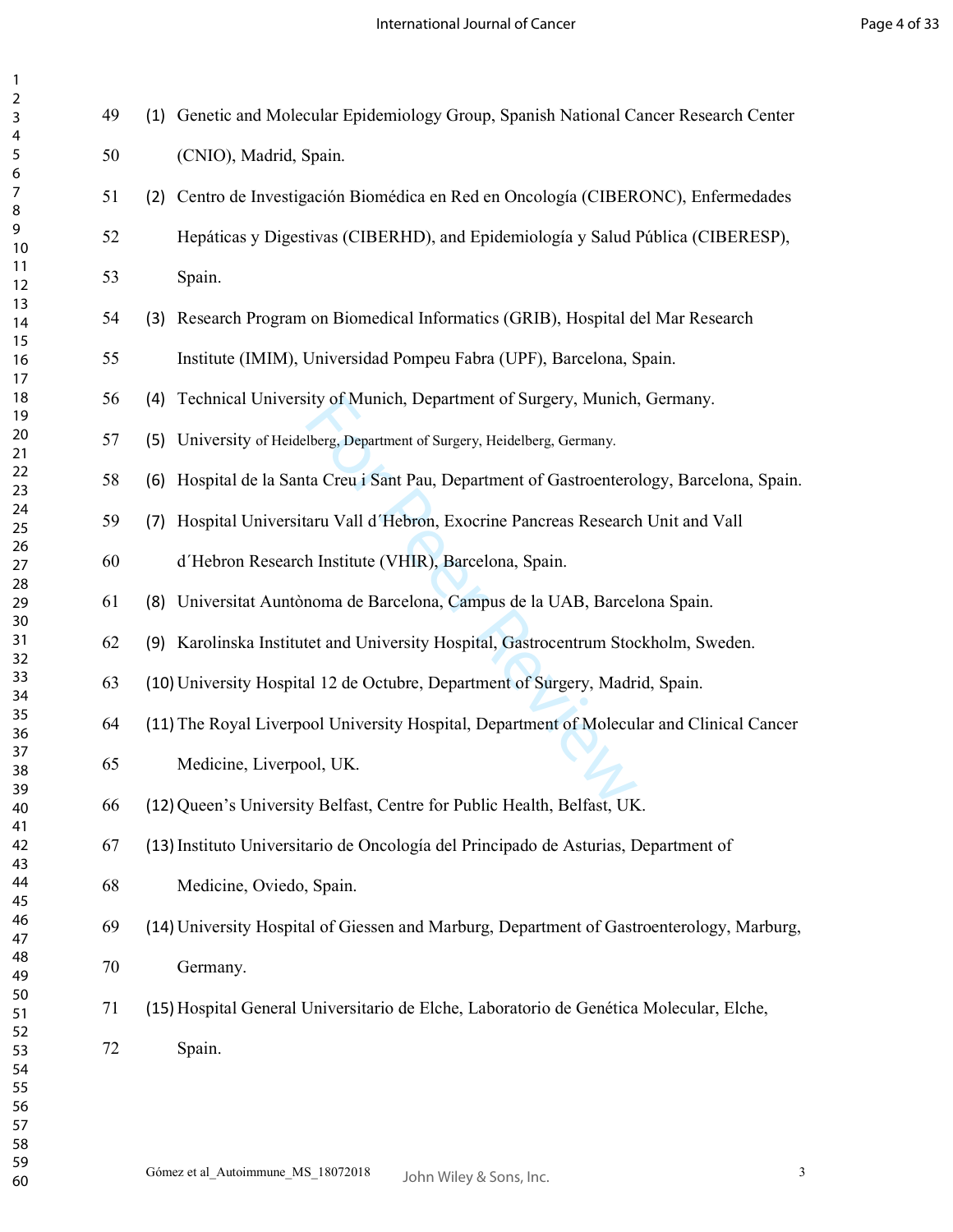| 73 | (16) Barts Cancer Institute, Queen Mary University of London, Centre for Molecular         |
|----|--------------------------------------------------------------------------------------------|
| 74 | Oncology, John Vane Science Centre, London, UK.                                            |
| 75 | (17) Hospital Universitario de Salamanca, General and Digestive Surgery Department,        |
| 76 | Salamanca, Spain.                                                                          |
|    |                                                                                            |
| 77 | (18) Hospital Clínico Universitario de Santiago de Compostela, Department of               |
| 78 | Gastroenterology, Santiago de Compostela, Spain.                                           |
| 79 | (19) Hospital del Mar/Parc de Salut Mar, Department of Gastroenterology, Barcelona, Spain. |
| 80 | (20) Department of Visceral, Vascular and Endocrine Surgery, Martin-Luther-University      |
| 81 | Halle-Wittenberg, Halle (Saale), Germany.                                                  |
| 82 | (21) National Cancer Registry Ireland, Cork, Ireland.                                      |
| 83 | (22) University Hospital Trust of Verona, ARC-Net Centre for Applied Research on Cancer    |
| 84 | and Department of Pathology and Diagnostics, Verona, Italy.                                |
| 85 | (23) Karolinska Institutet and University Hospital, Department of Medical Epidemiology and |
| 86 | Biostatistics, Sweden.                                                                     |
| 87 | (24) Hospital Madrid-Norte-Sanchinarro and Spanish National Cancer Research Centre         |
| 88 | (CNIO), Madrid, Spain.                                                                     |
| 89 | (25) Rosenberg Clinical Cancer Center, Beth Israel Deaconess Medical Center, Harvard       |
| 90 | Medical School, Boston, US.                                                                |
| 91 | (26) Institute of Health and Society, Newcastle University, UK.                            |
| 92 | (27) Hospital Ramón y Cajal, Department of Oncology, Madrid, Spain.                        |
| 93 | (28) Epithelial Carcinogenesis Group, Spanish National Cancer Research Centre (CNIO),      |
| 94 | Madrid, Spain.                                                                             |
| 95 | (29) Universitat Pompeu Fabra, Departament de Ciències Experimentals i de la Salut,        |
| 96 | Barcelona, Spain.                                                                          |
| 97 | (30) PanGenEU Study Investigators (Additional file 1: Annex S1)                            |
|    |                                                                                            |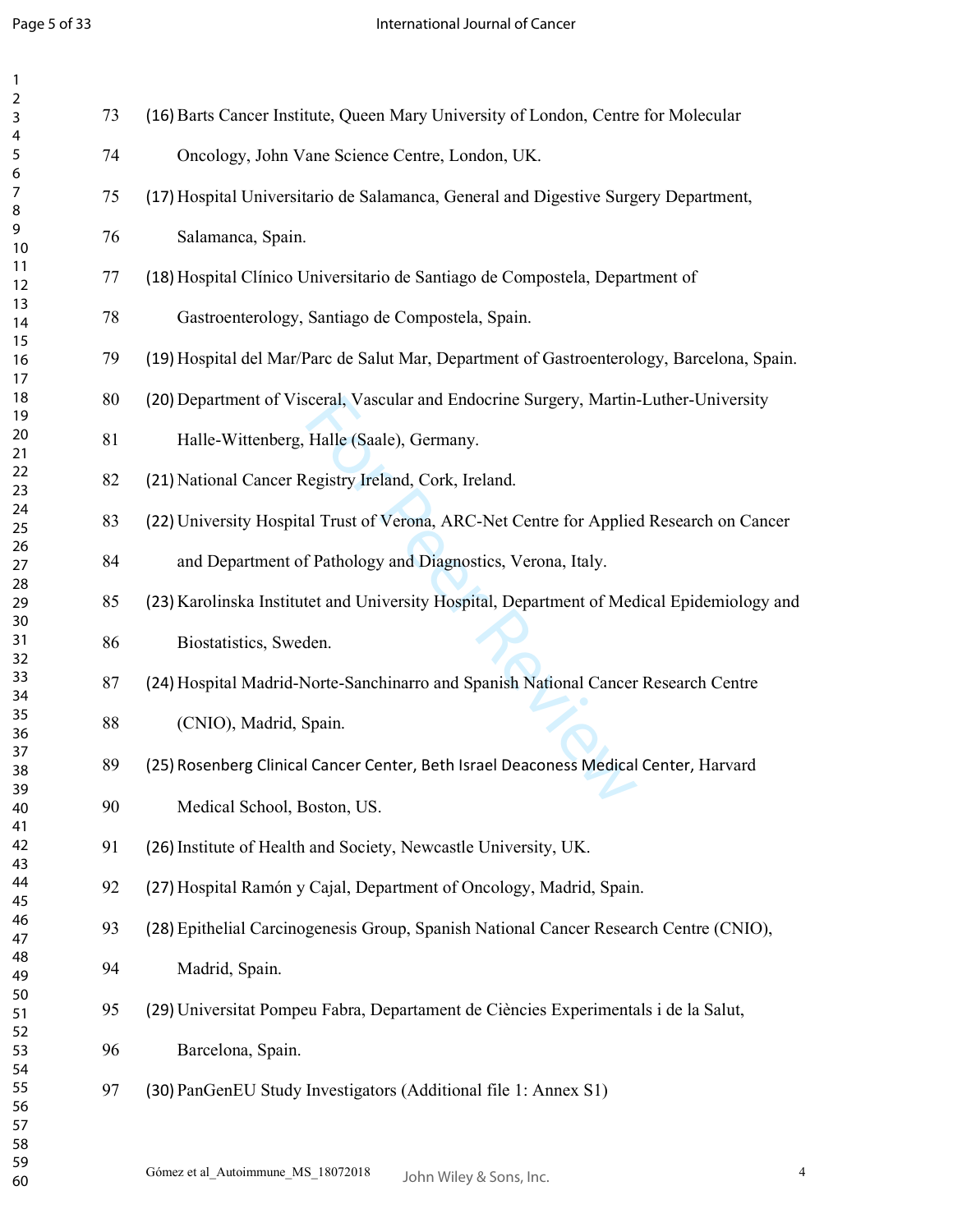| $\mathbf{1}$        |         |                                               |
|---------------------|---------|-----------------------------------------------|
| $\overline{2}$<br>3 | 98      |                                               |
| 4                   |         |                                               |
| 5<br>6              | 99      |                                               |
| $\overline{7}$<br>8 | $100\,$ |                                               |
| 9                   | 101     | Word count                                    |
| $10$<br>11          | 102     | Abstract: 245 words                           |
| 12<br>13            | 103     | Main text: 3,426 words                        |
| 14                  | 104     | Number of figures: 1                          |
| 15<br>16            | 105     | Number of tables: 4                           |
| 17<br>18            | 106     | Additional file 1: Annex, 4 Tables, 3 Figures |
| 19                  | $107\,$ |                                               |
| 20<br>21            | $108\,$ |                                               |
| 22                  |         | Up of<br>in Religion                          |
| 23<br>24            |         |                                               |
| 25<br>26            |         |                                               |
| 27                  |         |                                               |
| 28<br>29            |         |                                               |
| $30\,$<br>31        |         |                                               |
| 32                  |         |                                               |
| 33<br>34            |         |                                               |
| 35                  |         |                                               |
| 36<br>37            |         |                                               |
| 38<br>39            |         |                                               |
| 40                  |         |                                               |
| 41<br>42            |         |                                               |
| 43<br>44            |         |                                               |
| 45                  |         |                                               |
| 46<br>47            |         |                                               |
| 48                  |         |                                               |
| 49<br>50            |         |                                               |
| 51<br>52            |         |                                               |
| 53                  |         |                                               |
| 54<br>55            |         |                                               |
| 56                  |         |                                               |
| 57<br>58            |         |                                               |

 $\mathbf{1}$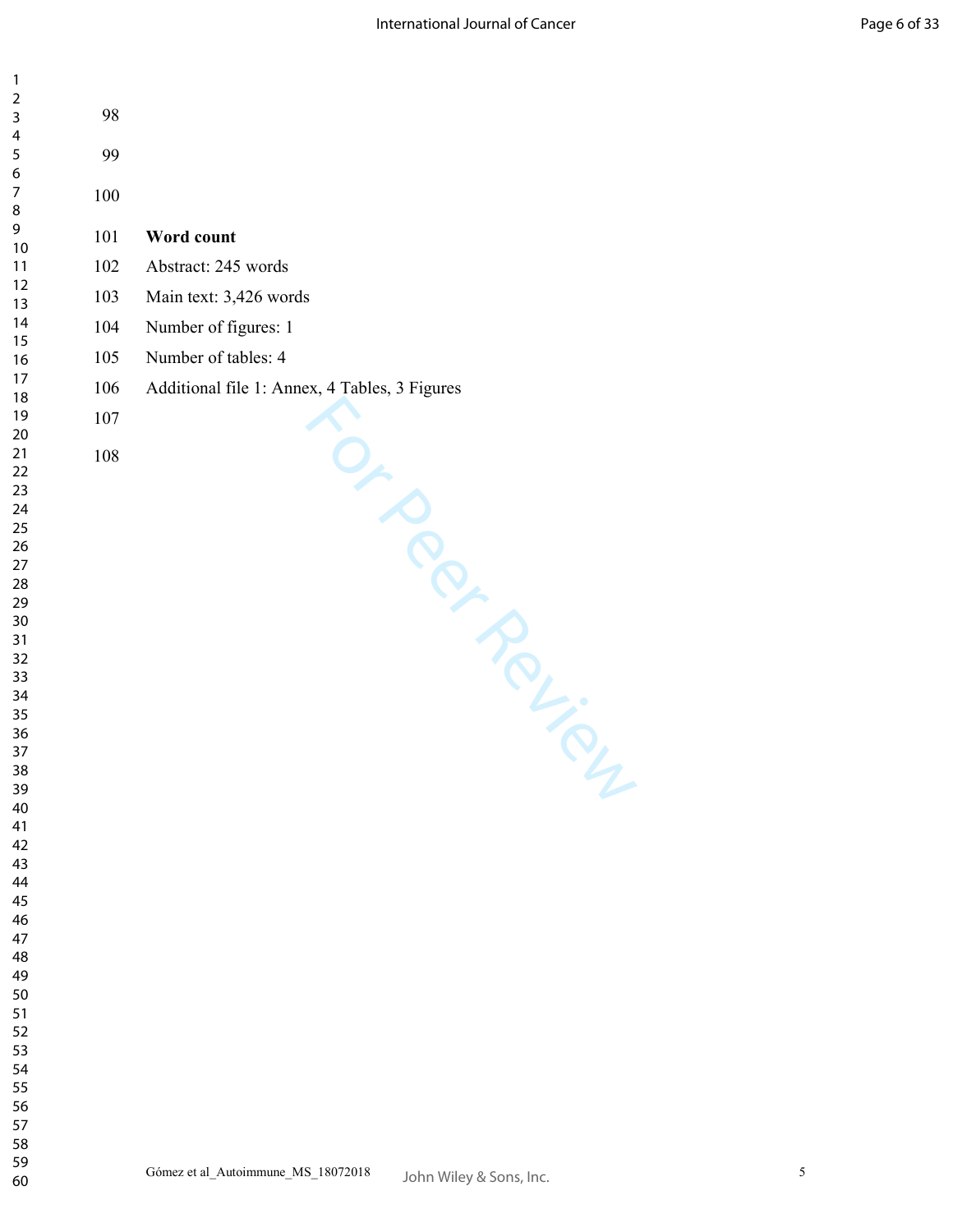**Abstract** 

| 110<br>111 | Deciphering the underlying genetic basis behind pancreatic cancer (PC) and its associated    |
|------------|----------------------------------------------------------------------------------------------|
| 112        | multimorbidities will enhance our knowledge towards PC control. The study investigated the   |
| 113        | common genetic background of PC and different morbidities through a computational            |
| 114        | approach and further evaluated the less explored association between PC and autoimmune       |
| 115        | diseases (AIDs) through an epidemiological analysis. Gene-disease associations (GDAs) of     |
| 116        | 26 morbidities of interest and PC were obtained using the DisGeNET public discovery          |
| 117        | platform. The association between AIDs and PC pointed by the computational analysis was      |
| 118        | confirmed through multivariable logistic regression models in the PanGen European case-      |
| 119        | control study population of 1,705 PC cases and 1,084 controls. Fifteen morbidities shared at |
| 120        | least one gene with PC in the DisGeNET database. Based on common genes, several AIDs         |
| 121        | were genetically associated with PC pointing to a potential link between them. An            |
| 122        | epidemiologic analysis confirmed that having any of the nine AIDs studied was significantly  |
| 123        | associated with a reduced risk of PC (Odds Ratio (OR)=0.74, 95% Confidence Interval (CI)     |
| 124        | 0.58-0.93) which decreased in subjects having $\geq$ 2 AIDs (OR=0.39, 95%CI 0.21-0.73). In   |
| 125        | independent analyses, polymyalgia rheumatica and rheumatoid arthritis were significantly     |
| 126        | associated with low PC risk (OR=0.40, 95%CI 0.19-0.89, and OR=0.73, 95%CI 0.53-1.00,         |
| 127        | respectively). Several inflammatory-related morbidities shared a common genetic component    |
| 128        | with PC based on public databases. These molecular links could shed light into the molecular |
| 129        | mechanisms underlying PC development and simultaneously generate novel hypotheses. In        |
| 130        | this study, we report sound findings pointing to an association between AIDs and a reduced   |
| 131        | risk of PC.                                                                                  |
| 132        |                                                                                              |
| 133        |                                                                                              |
|            |                                                                                              |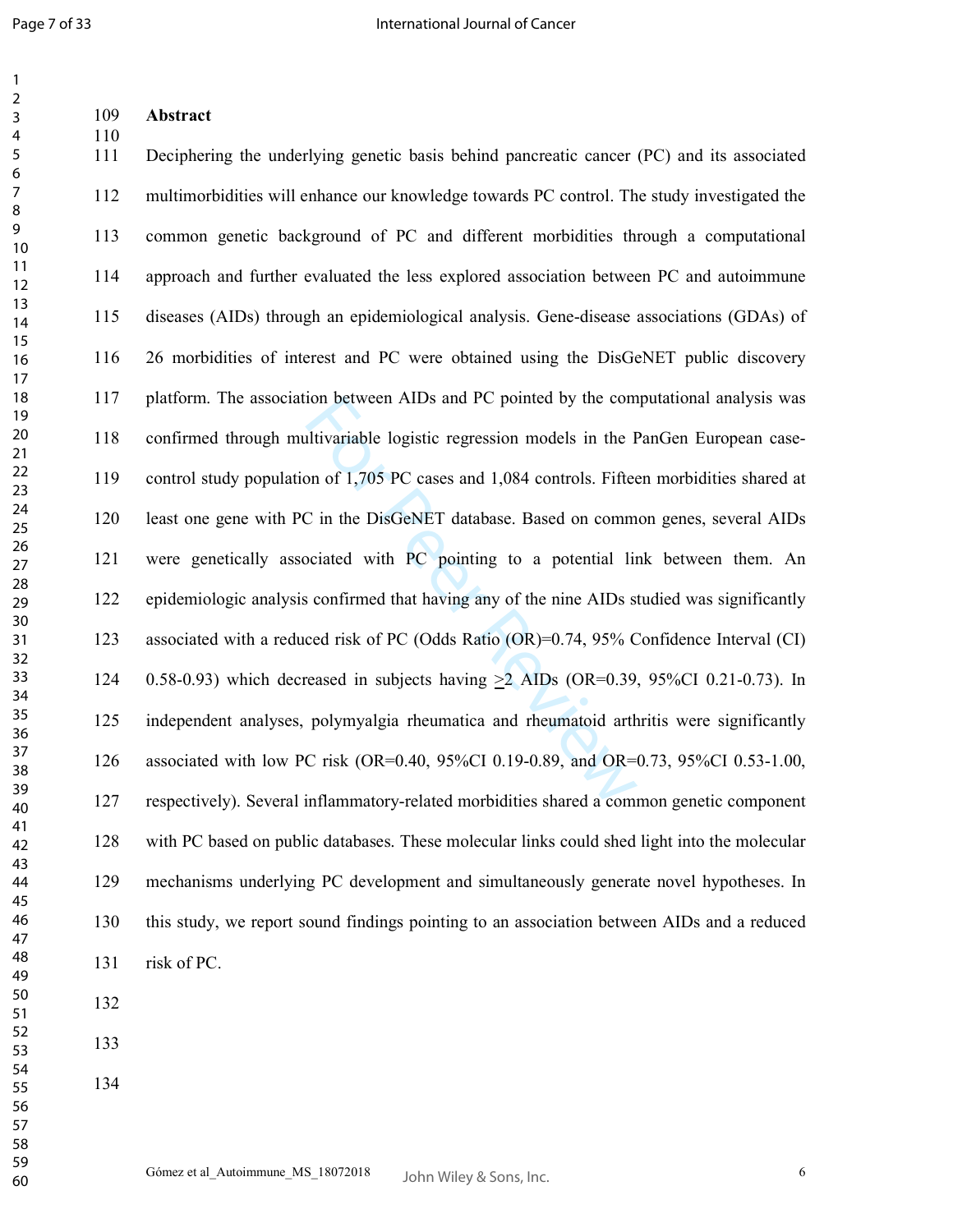| 135        |                                                                                                             |
|------------|-------------------------------------------------------------------------------------------------------------|
| 136<br>137 | Introduction                                                                                                |
| 138        | Pancreatic cancer (PC) is a deadly disease <sup>1</sup> and projected to become the second cause of         |
| 139        | cancer-related death in Europe by $2030^2$ , supporting its consideration as a public health                |
| 140        | emergency <sup>3</sup> . Patients with chronic pancreatitis, type 2 diabetes (T2D), or obesity have an      |
| 141        | increased risk of $PC^{4-6}$ while those with nasal allergies and asthma have a reduced risk <sup>7</sup> . |
| 142        | Multiple morbidities are common in ageing, a main risk factor of PC, but they are seldom                    |
| 143        | studied in a contextual frame, which is important since multiple conditions can share adverse               |
| 144        | lifestyle and/or genetic susceptibility. In this respect, a higher risk of PC has been reported             |
| 145        | among subjects having $\geq$ 3 metabolic syndrome-related disorders or gastric conditions versus            |
| 146        | having none of them <sup>8,9</sup> . Understanding the mechanisms shared between<br>those                   |
| 147        | multimorbidities and PC could help improve primary prevention, early-diagnosis, prognosis                   |
| 148        | and/or treatment of PC. Therefore, the combined use of well-annotated epidemiological and                   |
| 149        | clinical datasets with bioinformatics tools becomes ideal to systematically explore the genetic             |
| 150        | complexity underlying the associations between different multimorbidities and PC.                           |
| 151        | Autoimmune diseases (AIDs) are characterized by an immune dysregulation in which                            |
| 152        | immune cells react against self-antigens resulting in cell and tissue damage. AIDs are                      |
| 153        | classified into organ-specific and systemic depending on whether the autoimmune response is                 |
| 154        | directed against a single or multiple tissues <sup>10</sup> . Cancer is thought to result from the          |
| 155        | accumulation of genetic alterations and the evasion of the immune response against                          |
| 156        | neoantigens; therefore, it is conceivable that AIDs and cancer share genetic mechanisms.                    |
| 157        | Studies have reported positive associations between overall cancer risk and AIDs such as                    |
| 158        | celiac disease, Crohn's disease, rheumatoid arthritis, or systemic lupus erythematosus $11-13$ .            |
| 159        | However, contrary associations have been reported for specific types of cancer, e.g. positive               |
| 160        | associations have been observed for Non-Hodgkin's lymphoma with Crohn's disease,                            |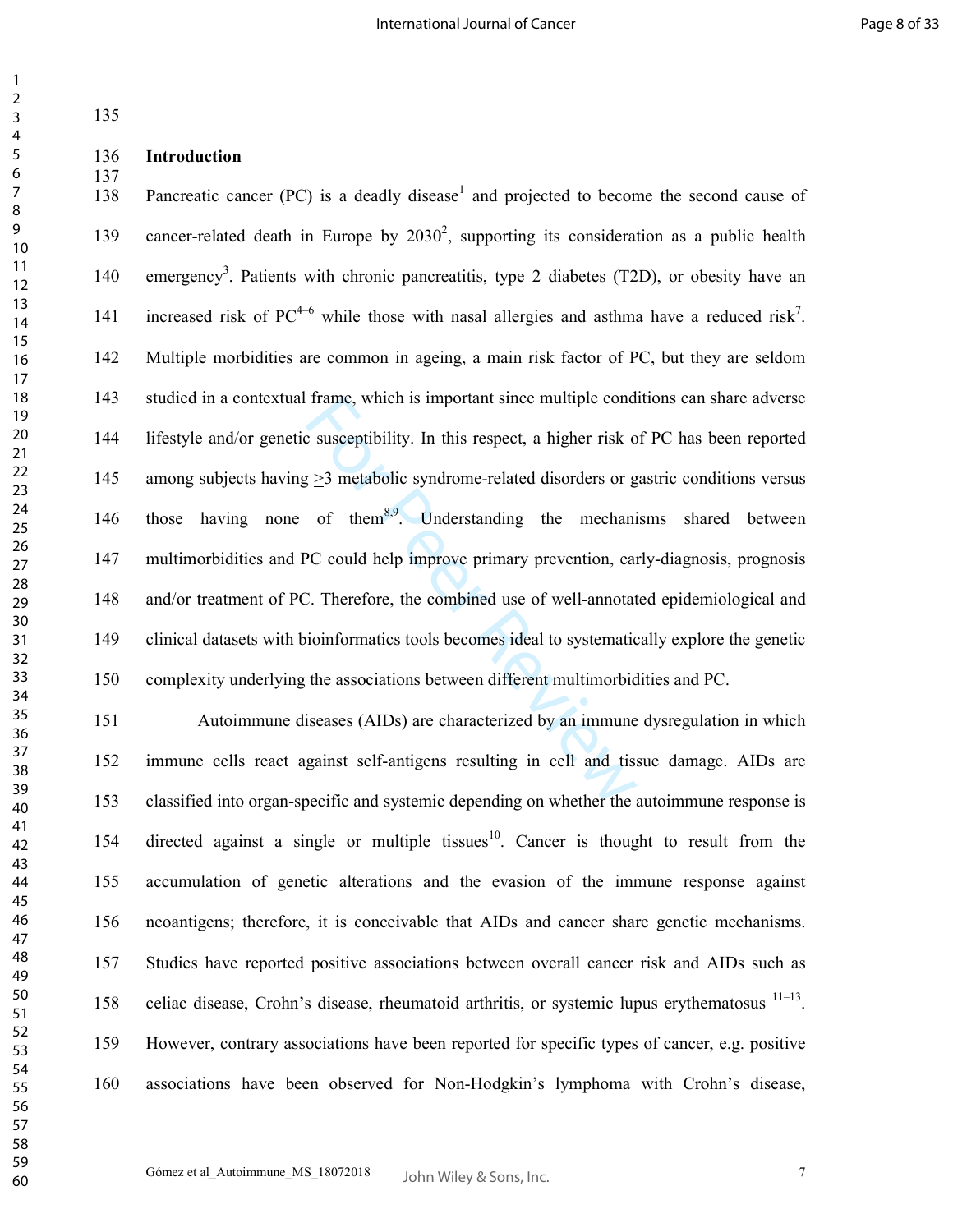$\mathbf{1}$  $\overline{2}$ 

### International Journal of Cancer

161 rheumatoid arthritis, and lupus erythematosus, or liver cancer with celiac disease, ulcerative 162 colitis, or inflammatory bowel disease  $(12,14-17)$ , while other studies have reported negative 163 associations between breast cancer with celiac disease, rheumatoid arthritis, and lupus 164 erythematosus, or colorectal cancer with rheumatoid arthritis $18-21$ . However, to date, limited 165 and conflicting information exists regarding the association between autoimmunity and the 166 risk of PC, which could be partly explained by the relatively low prevalence of both 167 conditions in the population  $12,17,18,22,23$ .

we examine the genetic background shared<br>d PC to identify underlying common gene<br>es information on gene-disease associations<br>e literature. Our aim was to generate novel ge<br>dities associated with PC as well as to ob<br>mechani 168 In this study, we examine the genetic background shared between 26 candidate 169 medical conditions and PC to identify underlying common genes using DisGeNET, a 170 platform that integrates information on gene-disease associations from different public 171 resources including the literature. Our aim was to generate novel genetic-based hypothesis 172 regarding multimorbidities associated with PC as well as to obtain insight into their 173 underlying molecular mechanisms. Finally, we sustain these observations through an 174 epidemiological approach using the resources of a large international case-control study.

## **Material and Methods**

178 The bioinformatics analysis was performed with disgenet2r version 3.1.2 179 (https://bitbucket.org/ibi\_group/disgenet2r), an R package that explores the molecular basis 180 of comorbidities based on  $DisGeNET^{24}$  (version 3.0), a knowledge platform on human 181 diseases and their association with gene alterations reported in UniProt, ClinVar, and CTD 182 datasources.

*Disease vocabulary*. To interrogate the DisGeNET database, diseases were defined as 184 Concept Unique Identifiers (CUIs) from the Unified Medical Language Systems 185 Metathesaurus. The CUIs for PC and 26 candidate morbidities were selected from three 186 semantic types (disease or syndrome, sign or symptom and neoplastic process) by two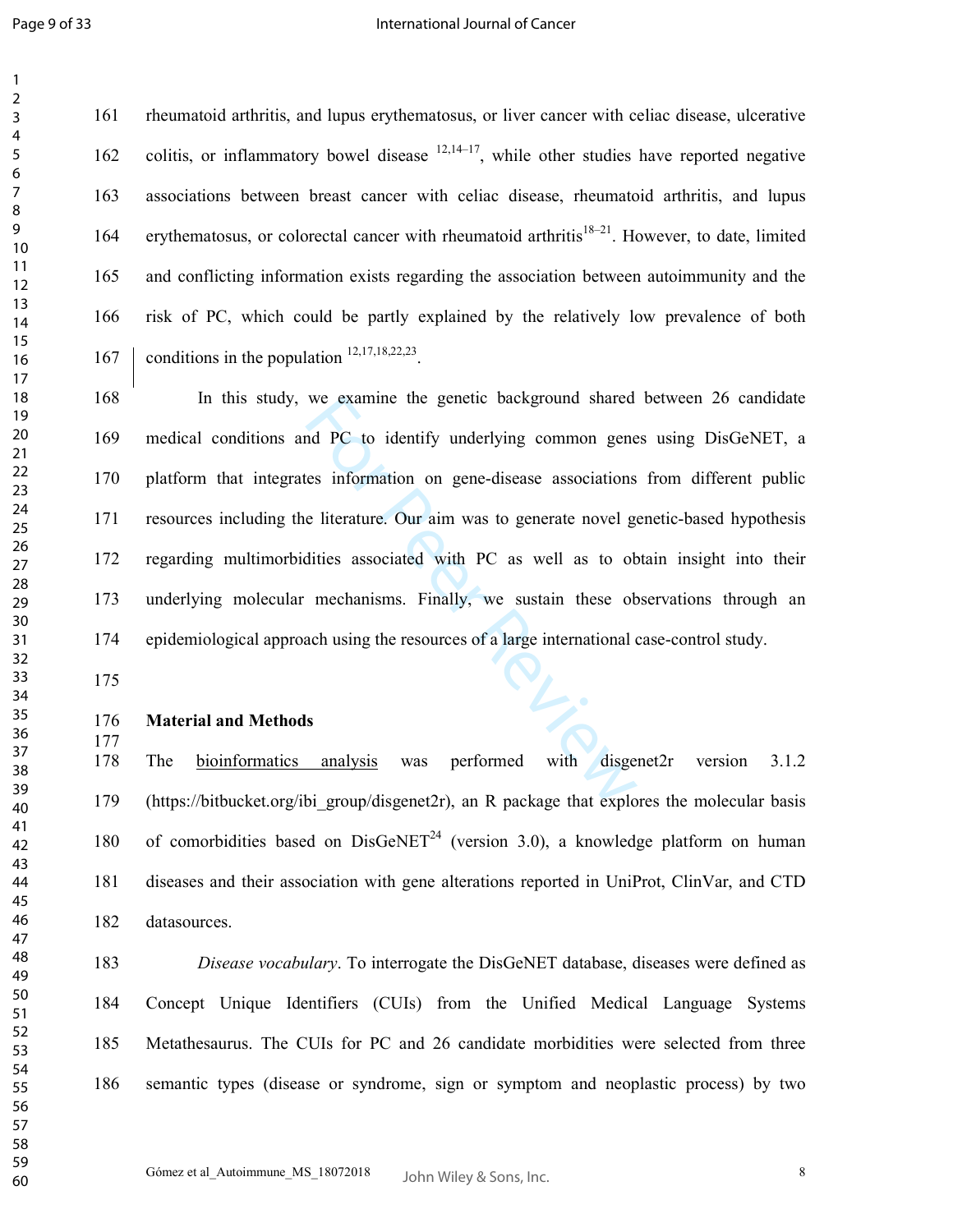187 members of the group (PG and NM). A mean of 4 (range 1 to 12) CUIs were used to define 188 each disease (Additional file 1: Table S1). All 26 candidate morbidities were included in the 189 bioinformatics analysis based on their availability of epidemiological information in the 190 PanGenEU study.

*DisGeNET query*. For all but four conditions, the curated subset of DisGeNET was 192 queried. Polymyalgia rheumatica, mumps, pernicious anaemia, and Addison's disease were 193 not found in the curated data sources and thus were queried from all sources that include data 194 automatically extracted from the literature using text mining approaches. The obtained genes 195 were manually curated by a member of the group (PG).

If from the literature using text mining approach<br>by a member of the group (PG).<br>ation on the basis of shared genes. The nun<br>was used to determine disease "genetic" similar<br>estimate the association among diseases accorder *Disease association on the basis of shared genes.* The number of common genes 197 between disease pairs was used to determine disease "genetic" similarities. The Jaccard index 198 (JI) was calculated to estimate the association among diseases accounting for variation in 199 gene findings due differentially studied morbidities, i.e. diseases with more versus less total 200 number of genes identified. The JI is defined as: |Genesdis1 ∩ Genesdis2| / |Genesdis1 ∪ 201 Genesdis2|, where Genesdis1 and Genesdis2 are the genes associated with disease 1 and 2, 202 respectively, ∩ is the intersection operator, and ∪ is the union operator between the two sets 203 of genes. An empirical P value was calculated for each JI using 50,000 bootstrapped samples 204 from a pool of the 7,878 disease genes available in DisGeNET (curated data set). 205 Additionally, the Disease Specificity (DSI) and Pleiotropy (DPI) indexes were calculated 206 (www.disgenet.org/web/DisGeNET/menu/dbinfo#specificity) to characterize all disease 207 genes. Both indexes range from 0 to 1, where DSI = 1 implies high disease specificity (genes 208 associate only with one disease) and  $DPI = 1$  implies high disease pleiotropy (the gene is 209 associated with several diseases and these belong to different classes).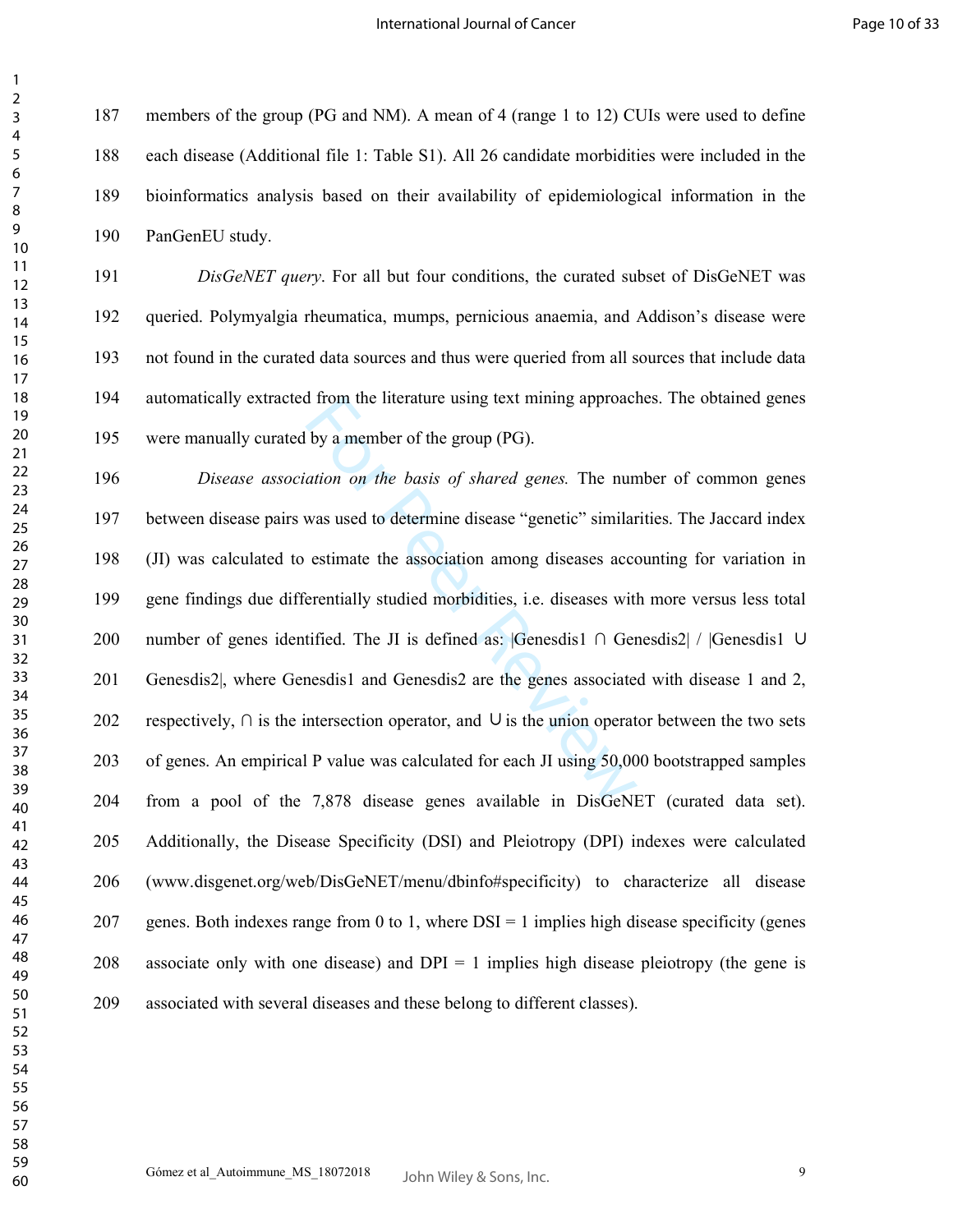*Gene Ontology analysis*. The Gene Ontology terms, restricted to the Biological 211 Process (BP) branch, were identified through an enrichment analysis performed with the 212 common genes between disease pairs with GO.db and GOstats packages in R.

*Pathway analysis* . An enrichment analysis was performed using the ReactomePA 214 package in R to identify pathways shared between morbidities based on common genes 215 between disease pairs.

216<br>217 The epidemiological analysis was performed using resources from the PanGenEU case-218 control study conducted in Spain, United Kingdom, Germany, Ireland, Sweden, and Italy, 219 between 2009-2014 (Additional file 1: Annex S1).

ed in Spain, United Kingdom, Germany, Irela<br>dditional file 1: Annex S1).<br>on. Potentially eligible pancreatic ductal adenoc<br>of age, were approached for participation. Sub<br>sician were excluded from the study. Eligible<br>and th *Study population*. Potentially eligible pancreatic ductal adenocarcinoma patients, men 221 and women  $\geq$ 18 years of age, were approached for participation. Subjects with diagnosis not 222 confirmed by the physician were excluded from the study. Eligible controls did not have 223 previous history of PC and their primary diagnosis for hospital admission was not associated 224 with known risk factors of PC (Supplementary Table S1 and S2) when recruited in a hospital-225 based setting; controls from Ireland and Sweden were population-based. Subjects without 226 information in the entire medical section of the questionnaire were excluded  $(N=268, 8.8%)$ 227 leaving 1,705 PC cases and 1,084 controls for analyses. Age, sex, and smoking distributions 228 were similar between included and excluded subjects  $(P > 0.05)$ . An overall response rate of 229 86.3% was observed for cases and 77.8% for controls. IRB ethical approval and written 230 informed consent was obtained by all participating centers and study participants, 231 respectively.

*Study variables*. Demographics, lifestyle, and medical history were gathered through 233 in-person interviews applying standardized questionnaires. Subjects reported "yes/no" to 234 "Has your doctor ever told you that you had any of the following illnesses, health problems 235 or procedures?" for 26 candidate morbidities including 9 AIDs further categorized as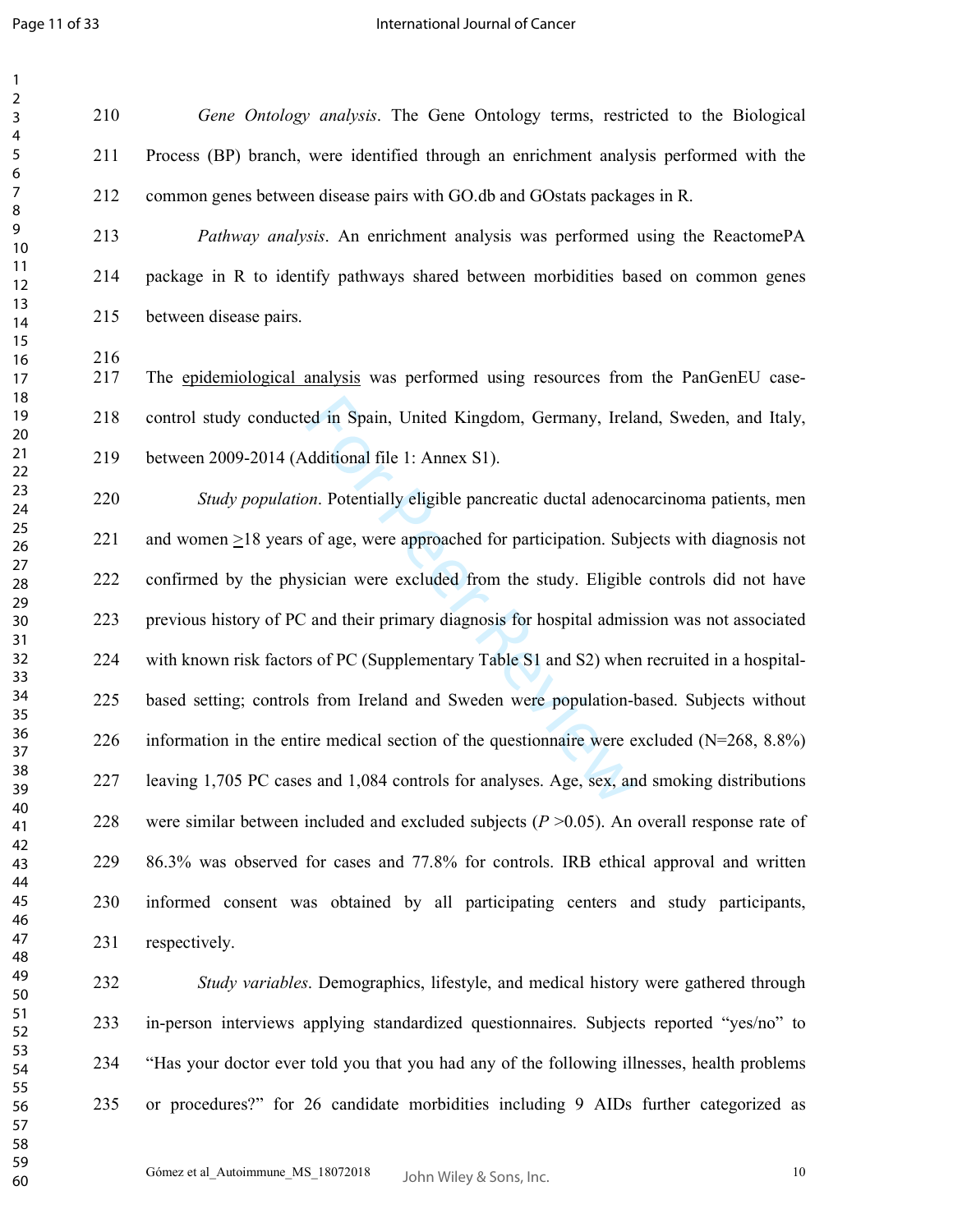236 systemic (rheumatoid arthritis, lupus erythematosus, scleroderma, and polymyalgia 237 rheumatica), hematologic (pernicious anaemia), gastrointestinal (Crohn's disease, ulcerative 238 colitis, and celiac disease), and endocrine (Addison's disease). Regular consumption of anti-239 inflammatory/pain killer medication (aspirin, paracetamol, NSAIDs and corticosteroids) was 240 defined as subjects reporting ever taking one of these treatments at least once a week, on 241 average, for 3 months or more.

ndom forest (missForest K package). Missing<br>
. Variables used for imputation (% missings<br>
.3%), sex (0.2%), smoking (pack/years, 9.4%)<br>
), and morbidities and time since diagnosis (0.<br>
no maximum number of iterations and 1 *Statistical analysis*. Imputation of missing values (3.7% in cases and 2.9% in controls) 243 was performed with random forest (missForest R package). Missing values were assumed to 244 be missing at random. Variables used for imputation (% missings) included case-control 245 status, country, age (2.3%), sex (0.2%), smoking (pack/years, 9.4%), alcohol status (1.5%), 246 medication (6.1- 7.9%), and morbidities and time since diagnosis (0.8%-21.7%). Imputation 247 was performed with no maximum number of iterations and 100 trees. An imputation test 248 introducing the same proportions of missing values to a complete-case dataset resulted in a 249 concordance mean between imputed and real data >90% and out of bag errors < 0.35 (0= 250 good imputation performance, 1= bad imputation performance). Multivariable logistic 251 regression models were used to test the association between PC risk and AIDs, individually 252 and by defined groups. Adjustment variables were selected based on the 10% change in 253 estimate, the likelihood ratio tests and the Akaike Information Criterion (AIC). Potential 254 confounders considered were smoking, alcohol, T2D, obesity, family history of PC, years of 255 education, and treatment. Multicollinearity between variables was discarded based on 256 variance-inflation factor threshold <2. Interactions with age, sex, smoking, alcohol and 257 treatments were explored by including the interaction terms in the models.

**Results**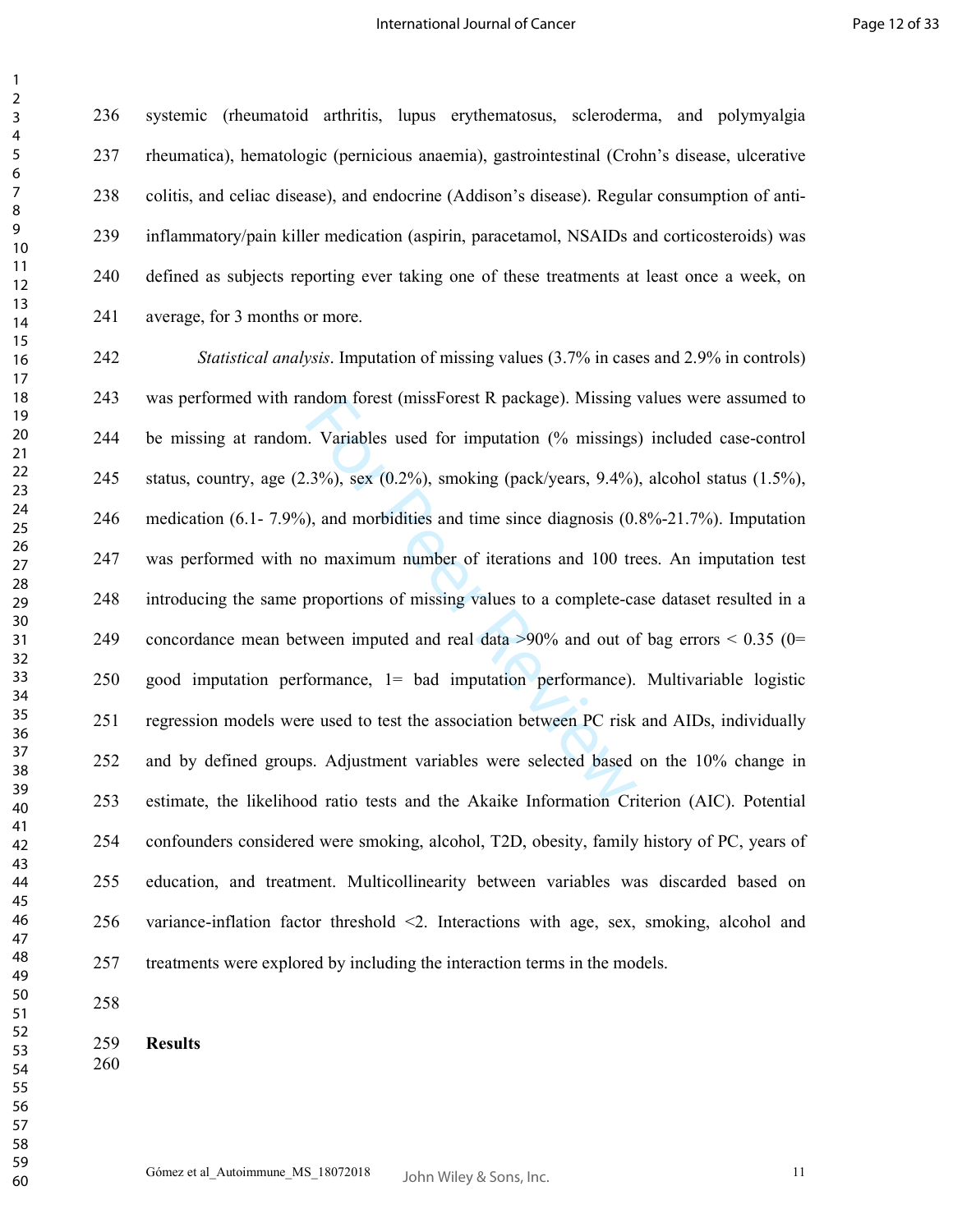$\mathbf{1}$  $\overline{2}$ 

261 The gene-disease association analysis based on publicly available information showed that all 262 diseases except hypothyroidism, were connected through shared genes with at least one other 263 morbidity (Additional file 1: Figure S1). The total number of genes associated with the 26 264 non-cancer medical conditions averaged 41.3 ranging from 1 in heartburn to 185 in 265 hypertension (Table 1). The strongest associations based on common genes were found 266 between mumps and polymyalgia, Crohn's disease and ulcerative colitis, asthma and nasal allergies, and diabetes and hypertension (average JI= 0.124, range, 0.10–0.14) (Additional 268 file 1: Table S3). The average number of biological processes and pathways shared between 269 morbidities was 147.2 (range 9-386) and 29.7 (range 4-96).

average number of biological processes and pa<br>
(range 9-386) and 29.7 (range 4-96).<br>
ated subset showed 73 genes associated with<br>
75 and disease pleiotropy <0.30 (Additional file<br>
es (range 0-10) were also associated with 270 DisGeNET curated subset showed 73 genes associated with PC; half of these had 271 disease specificity >0.75 and disease pleiotropy <0.30 (Additional file 1: Table S4). Twenty-272 two out of the 73 genes (range 0-10) were also associated with other morbidities (Tables 1 273 and 2), with *ABO*, *SPINK1*, *PDX1*, *TFPI2*, and *STK11* showing the highest disease specificity 274 and the lowest disease pleiotropy (DSI  $> 0.73$  and DPI  $< 0.41$ ).

275 Fifteen morbidities were associated with PC through at least one gene, including 276 peptic ulcer (JI=0.055), hypertension (JI=0.04), and ulcerative colitis (JI=0.04) that showed 277 the most robust genetic relationship with PC (Table 1 and Figure 1). PC and hypertension had 278 the highest number of shared biological processes (N=69); 125 unique biological processes 279 were shared between PC and seven morbidities (Table 3). The biological process that was 280 shared between PC and more morbidities was 'negative regulation of fat cell differentiation'. 281 Twenty-one unique pathways were shared between PC and at least one morbidity with peptic 282 ulcer sharing the highest number of pathways (N=16) (Table 3). 'TNF signalling' and 283 'TNFR1-mediated proapoptotic signalling' pathways were shared between PC, T2D, peptic 284 ulcer, and rheumatoid arthritis.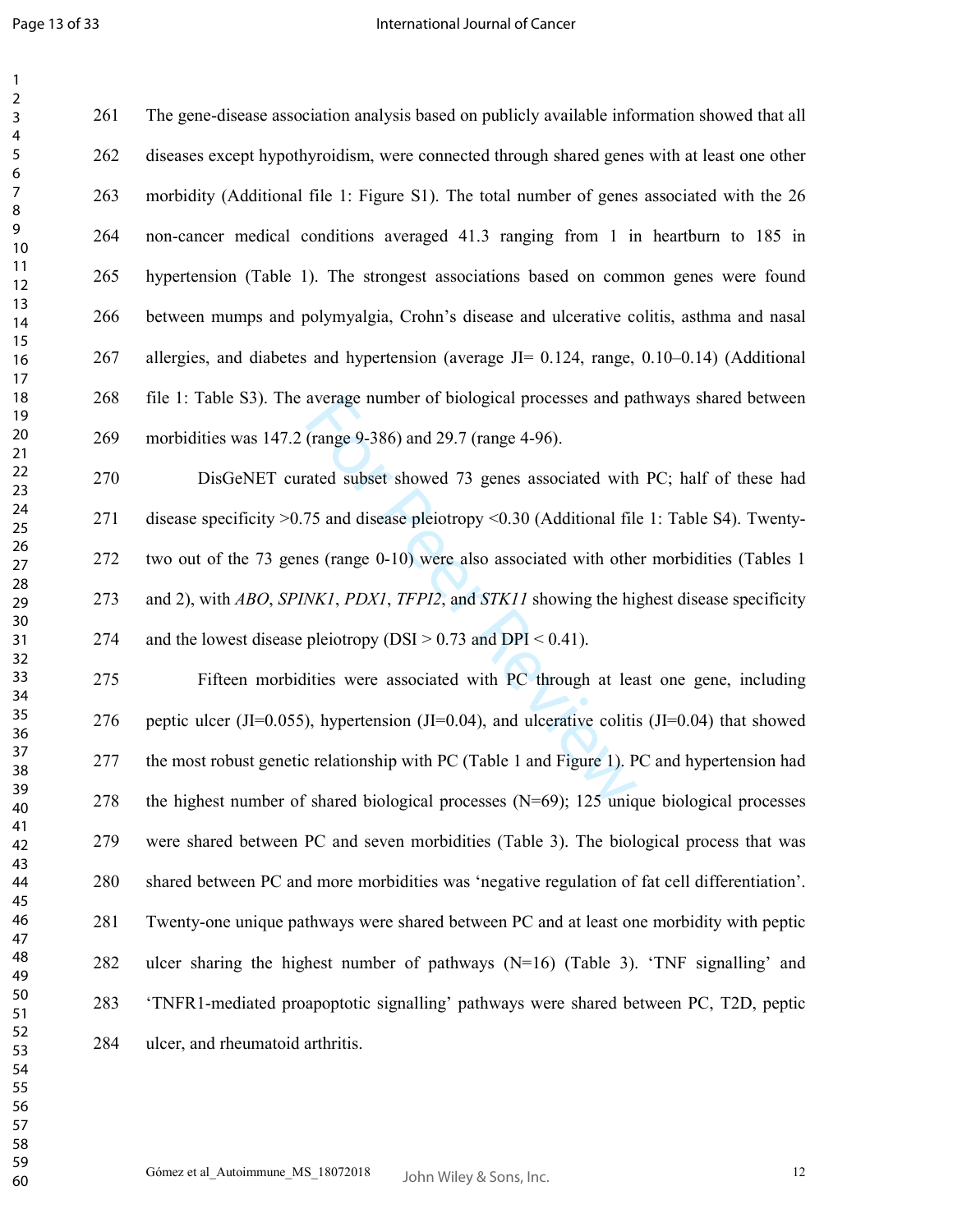For all a reduced PC risk trend (P trend in the efficiently associated with lot of OR=0.71, 95%CI 0.52-0.97, respectively).<br>
The or more gastrointestinal AID was borderlin<br>
95%CI 0.26-1.00). Analysis of individual A ant a 285 Giving the unexpected genetic link observed between AIDs and PC in DisGeNET and 286  $\parallel$  the existing scarce literature regarding this relationship <sup>4,9,25</sup>, we decided to focus on these 287 conditions in the PanGenEU epidemiological study and assessed the association with PC risk 288 of nine AIDs with enough available data in the study population. Overall, 16.2% of controls 289 reported having any AID in comparison to 13% reported by PC cases (Table 4). 290 Multivariable logistic regression models showed that having any AID was associated with a 291 significant reduced risk of PC (OR=0.74, 95%CI 0.58-0.93). Furthermore, the number of 292 AIDs was significantly associated with a reduced PC risk trend (*P* trend = 0.002). Having any 293 systemic or organ-specific AID was significantly associated with lower PC risk (OR=0.74, 294 95%CI: 0.55-0.99, and OR=0.71, 95%CI 0.52-0.97, respectively). Among organ-specific 295 diseases, having any one or more gastrointestinal AID was borderline associated with a low 296 risk of PC (OR= 0.51, 95%CI 0.26-1.00). Analysis of individual AIDs showed significant 297 and borderline significant associations with polymyalgia rheumatica and rheumatoid arthritis, 298 respectively (OR=0.4, 95%CI: 0.18-0.89, and OR=0.73, 95%CI: 0.53-1.00). The association 299 with any AID and >2 AIDs was maintained after inflammatory/pain killer treatment 300 adjustment. No significant interactions were observed.

**Discussion** 

303 We used a systems medicine approach to unravel the shared genetic background of PC and its 304 associated co-morbidities. We show that out of the 26 morbidities of interest 15, including 305 five AIDs, share a genetic background with PC according to the available data in DisGeNET, 306 a fact that points to the involvement of immune dysregulation processes in PC pathogenesis. 307 We confirmed the AID-PC association first observed in DisGeNET with the results from a 308 large European case-control study population.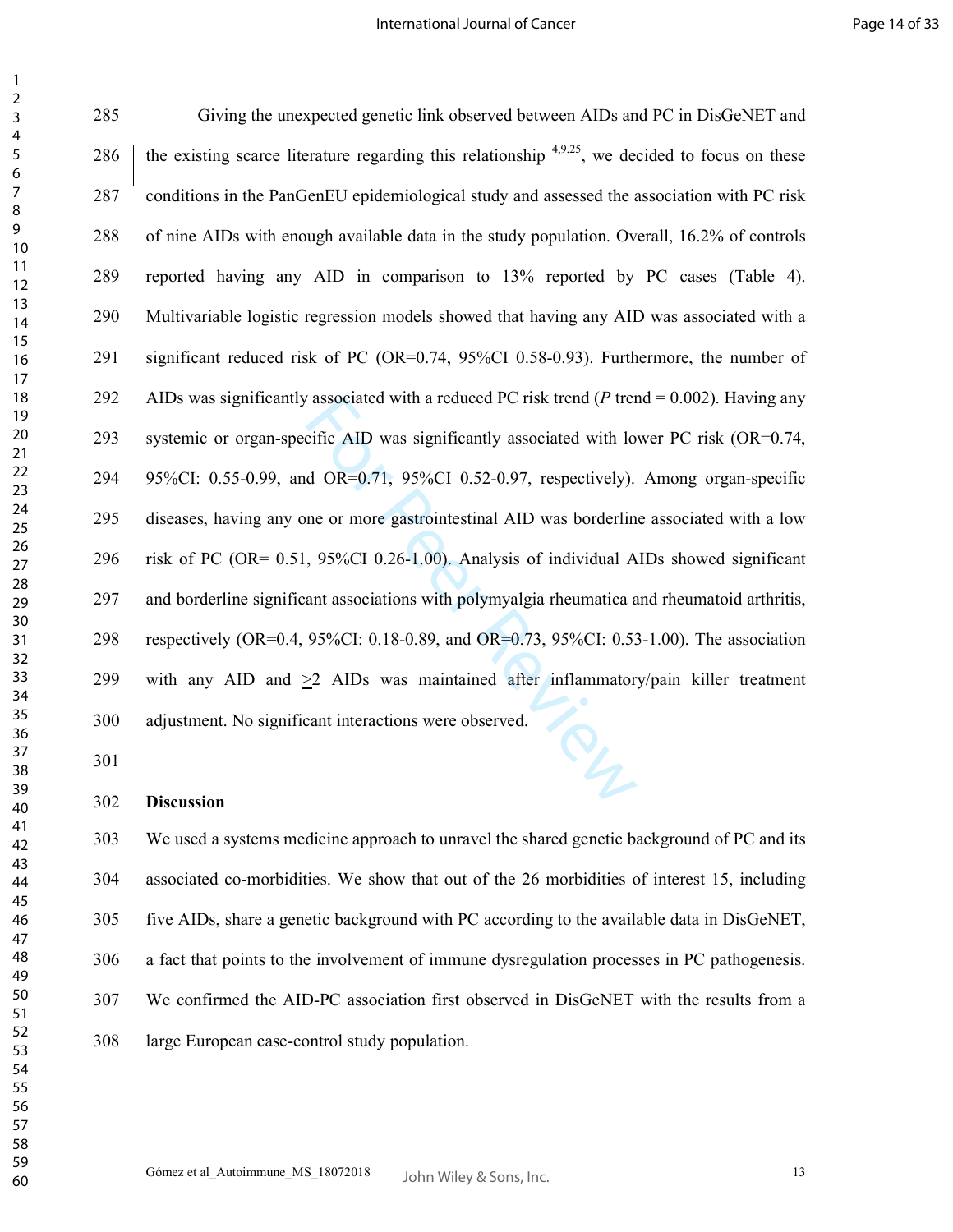#### International Journal of Cancer

309 We observed that some morbidities previously associated with PC risk in the 310 literature<sup>9,26</sup> were also sustained at a genetic level sharing 22 genes with PC according to 311 DisGeNET. Many of the genes highlighted in these explorations are relevant in pancreatic 312 carcinogenesis (e.g. *KRAS*, *ABO*, *BRCA2*, *STK11*), while others are important players in inflammatory process (e.g. *PTGS2, TGFB1, CXCL8)*27,28 *.* Likewise, many of the biological 314 processes and pathways shared between these morbidities and PC are essential in 315 inflammation and carcinogenesis.

the underlying mechanisms behind multimord<br>d patient management. Growing evidence st<br>etter grasp disease complexity. New bioinfor-<br>trate multimorbidity networks based on ger<br>datasets have become ideal for this purpose. A<br>a 316 Disentangling the underlying mechanisms behind multimorbidities could improve 317 disease prevention and patient management. Growing evidence suggests that integrative 318 approaches help to better grasp disease complexity. New bioinformatics tools such as 319 DisGeNET that generate multimorbidity networks based on gene-disease associations 320 available from public datasets have become ideal for this purpose. A main limitation of this 321 approach is that we can only consider gene-disease associations that have been published, 322 curated and registered in databases. In our study, the few or lack of genetic associations 323 between some morbidities may result from either a real absence of a genetic association or 324 due to the incomplete knowledge about the genetic basis of human diseases. Therefore, we 325 cannot rule out that some associations could have been missed due to the still limited 326 spectrum of the information available. In this respect, we relied on the JI to overcome 327 problems due to differences in how well studied some diseases are over others. Conversely, 328 we cannot exclude the possibility that other morbidities not included in our bioinformatics 329 analysis could be also genetically associated with PC. Assessing the common genetic 330 background of other autoimmune morbidities and PC might help us to gather an even broader 331 view of this malignancy and further increase our understanding of PC.

332 Applying a systems approach to explore PC-associated multimorbidities has the 333 potential to generate new hypotheses. Among the 15 morbidities found genetically associated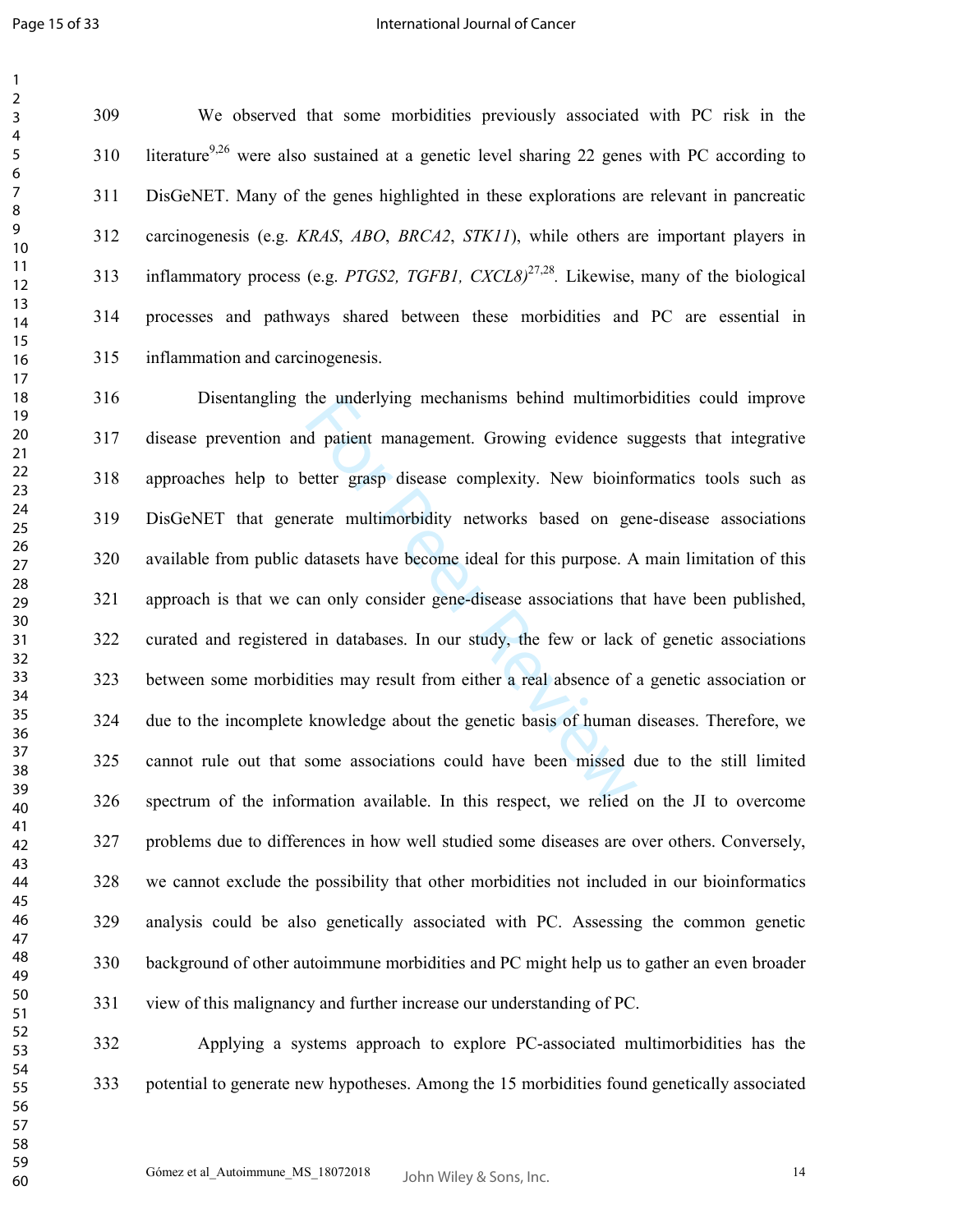334 with PC, rheumatoid arthritis, lupus erythematosus, ulcerative colitis, Crohn's disease, and 335 scleroderma have been vaguely studied as risk factors of PC (Additional file 1: Figure S2). 336 Previous work suggested that AIDs could predispose individuals to cancer. Additionally, 337 paraneoplastic autoimmune syndromes have been described<sup>29</sup>. Current studies point to an 338 association between certain AIDs and an increased risk of different types of cancers such as 339 small intestine and oesophageal cancers with celiac disease, or haematological neoplasms 340 with rheumatoid arthritis, systemic lupus erythematous, and scleroderma<sup>11,17,19,30</sup>. Yet, some 341 of these AIDs have been associated with a decreased risk of other cancers such as breast and colorectal<sup>18,19,31</sup>, suggesting that the association may not be the same for all cancer types. For 343 PC, the information is limited and conflicting.

en associated with a decreased risk of other car<br>sting that the association may not be the same<br>limited and conflicting.<br>
1 with pernicious anaemia seems to be the c<br>
the context of PC, but no significant association<br>
ssoc 344 The association with pernicious anaemia seems to be the only one that has been 345 purposely analysed in the context of PC, but no significant association was reported . Other 346 studies exploring the association between specific AIDs and cancer overall mainly relying on 347 registry data and reporting on PC, appear inconclusive  $2^{2,33-35}$ . The retrospective nature of 348 most of these studies limits the adjustment for potential confounders. Moreover, to our 349 knowledge, no study explored the association between PC and scleroderma. Our study design 350 allowed us to account for confounding and interaction of a broad set of factors.

351 We report a significant negative association between suffering one or more of the nine 352 AIDs under study and PC risk. We observed that the estimate further decreased in subjects 353 reporting >2 AIDs, with a significant negative trend. Independent analysis of each AID 354 showed a significant association between polymyalgia rheumatica and rheumatoid arthritis 355 with lower PC risk. However, these analyses were limited by sample size. Other studies have 356 reported a lack of significant association between lupus or Addison's disease and PC 13,17,20,22,23,31,36 357 . Contradictory results have been published regarding pernicious anaemia, 358 Crohn's disease, and ulcerative colitis with some studies reporting no significant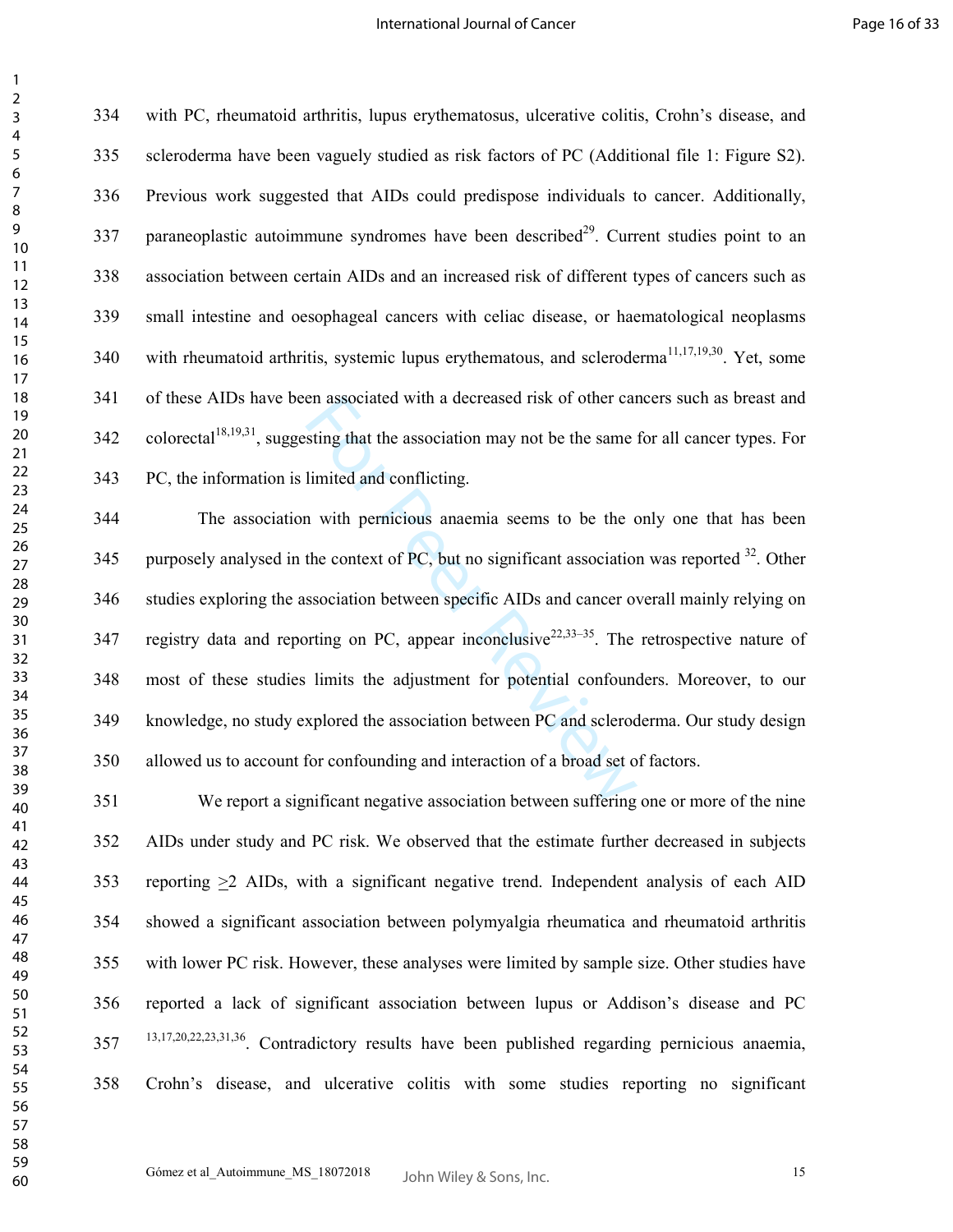| 1                              |  |
|--------------------------------|--|
| $\overline{c}$                 |  |
| 3                              |  |
| 4                              |  |
| 5                              |  |
| 6                              |  |
|                                |  |
|                                |  |
| 8                              |  |
| 9                              |  |
| 10                             |  |
| $\mathbf{1}$<br>1              |  |
| $\mathbf{1}$<br>$\overline{a}$ |  |
| 3<br>1                         |  |
| 4<br>1                         |  |
| 15                             |  |
| 16                             |  |
| 1                              |  |
| 18                             |  |
| 19                             |  |
|                                |  |
| 20                             |  |
| $\overline{21}$                |  |
| $^{22}$                        |  |
| 23                             |  |
| $\frac{24}{5}$                 |  |
| 25                             |  |
| 26                             |  |
| $\overline{2}$                 |  |
| 28                             |  |
| 29                             |  |
|                                |  |
| 30                             |  |
| $\overline{31}$                |  |
| $\overline{32}$                |  |
| 33                             |  |
| 34                             |  |
| 35                             |  |
| 36                             |  |
| 37                             |  |
| 38                             |  |
| 39                             |  |
| 40                             |  |
| 41                             |  |
| 42                             |  |
|                                |  |
| 43                             |  |
| 44                             |  |
| 45                             |  |
| 46                             |  |
| 47                             |  |
| 48                             |  |
| 49                             |  |
| 50                             |  |
| 51                             |  |
| 52                             |  |
| 53                             |  |
| 54                             |  |
|                                |  |
| 55                             |  |
| 56                             |  |
| 57                             |  |
| 58                             |  |
| 59                             |  |
| 60                             |  |

| 359 | association <sup>16,22,32,33,35</sup> while others showing a significant increased PC risk <sup>12,15,34</sup> . For celiac |
|-----|-----------------------------------------------------------------------------------------------------------------------------|
| 360 | disease, studies have reported both significantly reduced and increased risk of PC <sup>18,22</sup> , but a                 |
| 361 | recent meta-analysis showed no significant association <sup>11</sup> . Furthermore, most studies have                       |
| 362 | described a lack of association between rheumatoid arthritis and PC risk <sup>22,37–39</sup> . However, a                   |
| 363 | study performed with the Scottish Cancer Registry reported a significant negative association                               |
| 364 | between rheumatoid arthritis and PC among women but not among men <sup>21</sup> ; in our study, no                          |
| 365 | interaction was observed with gender. Other studies evaluating ulcerative colitis, Crohn's                                  |
| 366 | disease, rheumatoid arthritis, polymyalgia and giant cell arthritis, and pernicious anaemia by                              |
| 367 | time since diagnosis reported significantly increased PC risk mostly restricted to subjects                                 |
| 368 | reporting <1 year difference between AIDs and cancer diagnoses; when >1 year between                                        |
| 369 | diagnoses is reported, loss of significance and smaller PC risk estimates are is commonly                                   |
| 370 | observed $^{12,15,34,40,41}$ . The latter results in combination with the results obtained in this study                    |
| 371 | suggest a negative association between PC risk and AIDs. Comparison with the existing                                       |
| 372 | literature is challenging since, to our knowledge, this is the first study incorporating                                    |
| 373 | and combining different AIDs into single variables. Although the<br>confounders                                             |
| 374 | epidemiological literature is inconclusive regarding their link, atopy and autoimmunity are                                 |
| 375 | known hypersensitive reactions of the immune system <sup>42</sup> . Accordingly, our enrichment                             |
| 376 | analyses showed that atopic and autoimmune diseases share several immune-related                                            |
| 377 | biological processes and pathways (Additional file 1: Figure S3). The importance of the                                     |
| 378 | immune environment in which tumours develop is further strengthened by the emerging                                         |
| 379 | evidence of the role of immune checkpoint inhibition as a potent therapeutic strategy in a                                  |
| 380 | wide variety of tumours. However, only a fraction of patients respond to such therapies and                                 |
| 381 | there is an urgent need to identify predictors of response <sup>43</sup> . These results, and our previous                  |
| 382 | findings of a reduced PC risk among subjects with atopic conditions <sup>7</sup> , strongly suggest that                    |
|     |                                                                                                                             |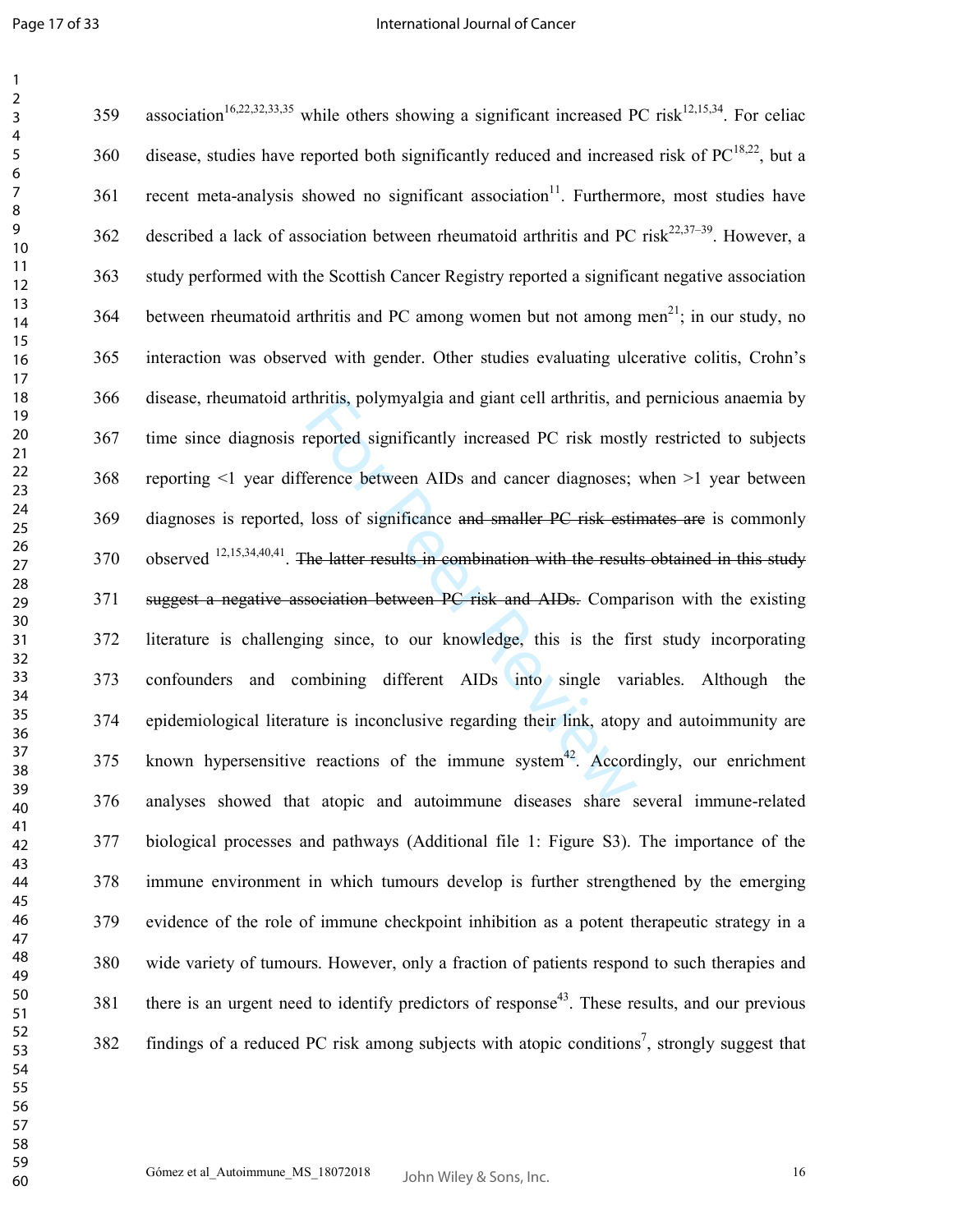> 383 immune recognition of neoantigens, its quantity and quality could contribute to modulate the 384 immune response to emerging preneoplastic clones<sup>44</sup>.

> tment for AIDs. *In vivo* studies suggest that a<br>our growth and metastasis<sup>47,48</sup>, though its link<br>ated<sup>49,50</sup>. Combination of gemeitabine with T<br>tment does not seem to significantly improve g<br>ow that further adjusting fo 385 Conversely, while autoimmune pancreatitis is an AID suggested to develop into 386 chronic pancreatitis, its link with PC risk has not been established<sup>45,46</sup>. Moreover, it is 387 reasonable to expect a different type of association in AIDs that result in localized damage to 388 the pancreas. Moreover, one could hypothesize that the decreased risk of certain cancers and 389 AIDs could be the consequence of confounding by particular treatments. However, we lacked 390 information about treatment for AIDs. *In vivo* studies suggest that anti-TNF therapy could 391 inhibit pancreatic tumour growth and metastasis<sup>47,48</sup>, though its link with carcinogenesis is 392 not completely elucidated<sup>49,50</sup>. Combination of gemcitabine with TNF inhibitors at doses 393 approved for AID treatment does not seem to significantly improve gemcitabine treatment in 394 PC patients<sup>51</sup>. We show that further adjusting for anti-inflammatory/pain relief treatment 395 results in the loss of significance for some associations. While these results could suggest a 396 potential confounding effect, additionally supporting common pathways between PC and 397 AID, we cannot completely rule out chance findings giving the small effect of the treatment 398 adjustment on the estimates and the sustained significance of the main variables.

> 399 The interpretation and generalization of these results must be done carefully. While 400 the combination of AIDs into categories helped us to overcome the problem of statistical 401 power, our study size is limited for the inquiry of specific disorders and stratified analysis. 402 Additionally, considering that our information is self-reported, some degree of disease 403 misclassification might have occurred resulting in a lower rate of false positive than false 404 negative reports, probably those with less severe conditions, which would attenuate the risk 405 estimates. It remains necessary to replicate these associations; in this context register-based 406 information and electronic Medical Records could be an ideal setting to gather a longitudinal 407 view of the assicuation between AIDs and PC.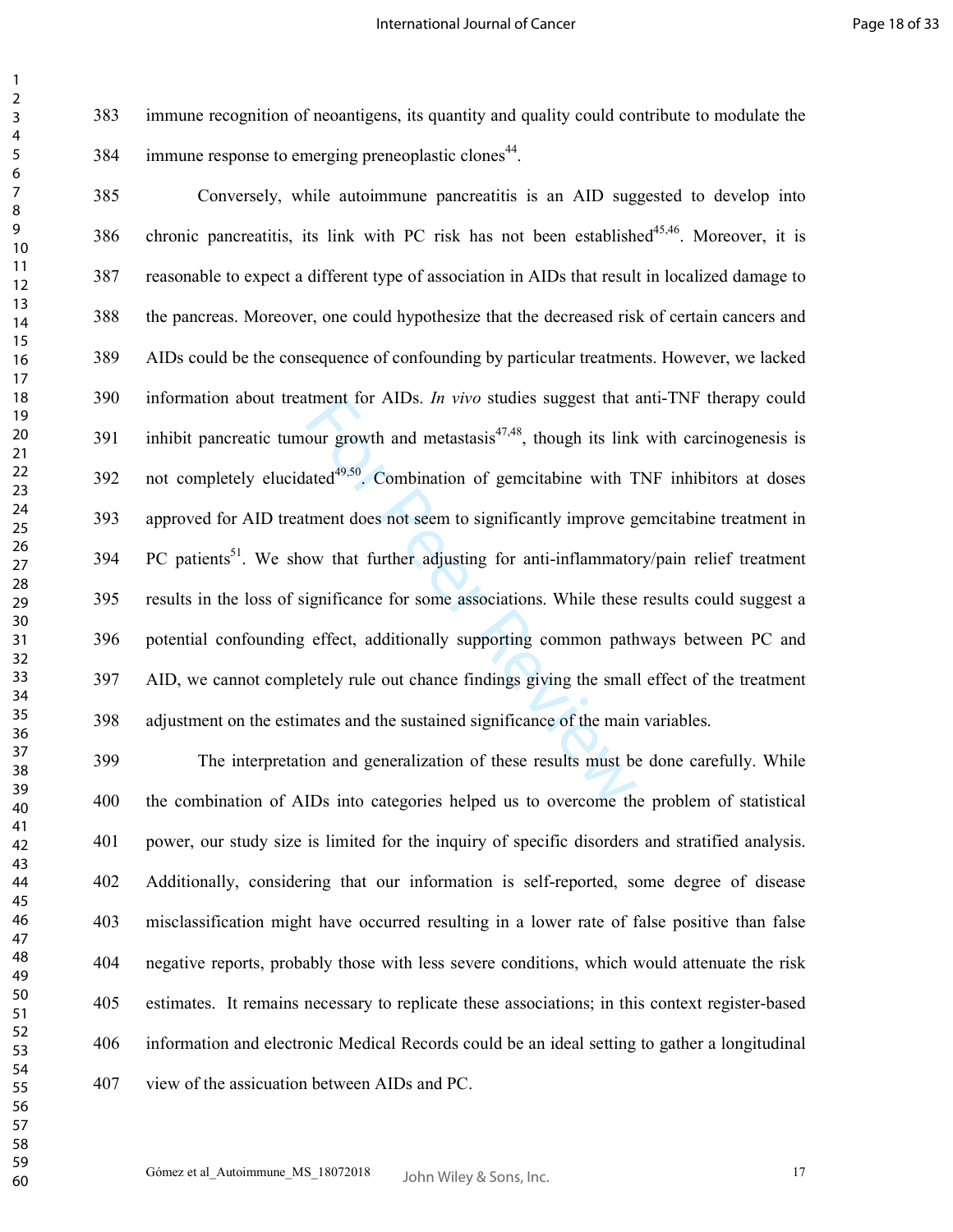| 408 |                                                                                             |
|-----|---------------------------------------------------------------------------------------------|
| 409 | Conclusion                                                                                  |
| 410 | To our knowledge this is the first study exploring in depth the association between         |
| 411 | several autoimmune diseases and PC risk. This report highlights the importance of           |
| 412 | multimorbidities in PC risk. Many of these results are confirmatory of the mechanistic      |
| 413 | notions about pancreatic carcinogenesis. Importantly, common genetic association between    |
| 414 | PC and AIDs was identified through a bioinformatics approach, which was further             |
| 415 | characterized in an epidemiological setting as a negative association between AIDs and PC   |
| 416 | risk, opening new venues to explore and increase our understanding of PC risk potentially   |
| 417 | impacting the prevention and treatment strategies for this deadly cancer.                   |
| 418 |                                                                                             |
| 419 | Acknowledgements. We acknowledge the coordinators, field and administrative                 |
| 420 | workers, technicians, and study participants of the European Study into Digestive Illnesses |
| 421 | and Genetics (PanGenEU) study and the COST Action BMI1204 'An integrated European           |
| 422 | platform for pancreatic cancer research: from basic science to clinical and public health   |
| 423 | interventions for a rare disease'.                                                          |
| 424 |                                                                                             |
| 425 | <b>Funding.</b> The work was partially supported by Fondo de Investigaciones Sanitarias     |
| 426 | (FIS), Instituto de Salud Carlos III-FEDER, Spain (#PI11/01542, #PI0902102, #PI12/01635,    |
| 427 | #PI12/00815, #PI13/00082, CP10/00524, PI15/01573); Red Temática de Investigación            |
| 428 | Cooperativa en Cáncer, Spain (#RD12/0036/0034, #RD12/0036/0050, #RD12/0036/0073);           |
| 429 | EU H2020 Programme 2014-2020 (634143 MedBioinformatics, and 676559 Elixir-                  |
| 430 | Excelerate); World Cancer Research (WCR #15-0391); Acción Especial de Genómica, Spain       |
| 431 | (#GEN2001-4748-c05-03); EU-6FP Integrated Project (#018771-MOLDIAG-PACA); EU-               |
| 432 | FP7-HEALTH (#259737-CANCERALIA, #256974-EPC-TM-Net, #602783-Cam-Pac);                       |
|     |                                                                                             |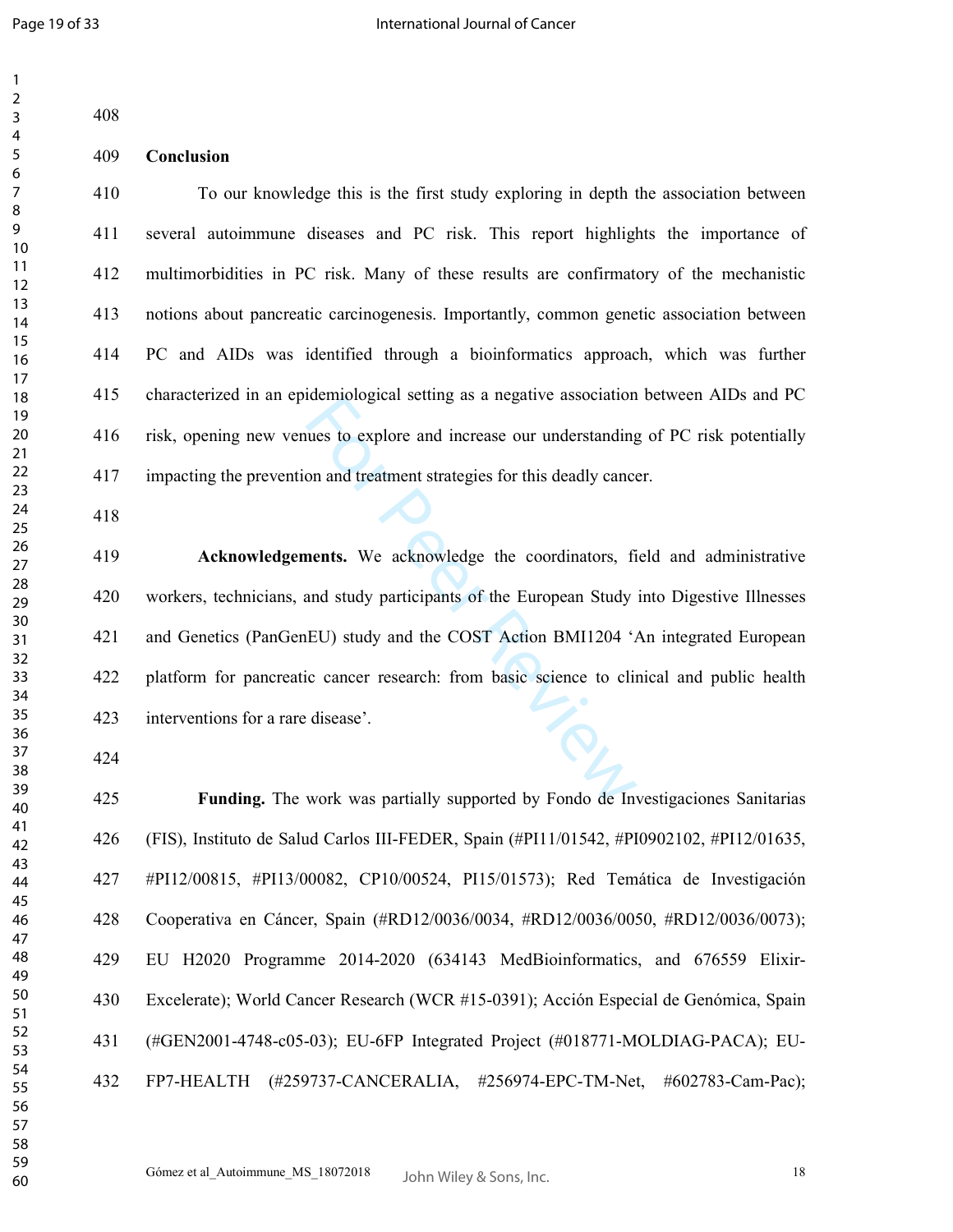433 Cancer Focus Northern Ireland and Department for Employment and Learning; ALF 434 (#SLL20130022), Sweden; Associazione Italiana Ricerca Cancro [grant number: 12182]; 435 FP7 European Community Grant Cam-Pac [no: 602783]; Italian Ministry of Health 436 [FIMPCUP\_J33G13000210001].

nalysis. Study concept and design: Paulina Gon<br>
1, Núria Malats. Acquisition, analysis, or inte<br>
1, Núria Malats. Acquisition, analysis, or inte<br>
1, and Piñero,<br>
1, on of the manuscript for important intellectual<br>
1, ichal **Author's contributions.** Paulina Gómez-Rubio and Núria Malats had full access to 439 all of the data in the study and take responsibility for the integrity of the data and the 440 accuracy of the data analysis. Study concept and design: Paulina Gomez-Rubio, Francisco X 441 Real, Laura I Furlong, Núria Malats. Acquisition, analysis, or interpretation of data: All 442 authors. Drafting the manuscript: Paulina Gomez-Rubio, Janet Piñero, Laura I Furlong, Núria 443 Malats. Critical revision of the manuscript for important intellectual content: All authors. 444 Statistical and bioinformatics analyses: Paulina Gomez-Rubio, Janet Piñero. Obtained 445 funding: Christoph Michalski, Matthias Löhr, William Greenhalf, Thomas Gress, Tatjana 446 Crnogorac-Jurcevic, Liam Murray, Rita Lawlor, Aldo Scarpa, Linda Sharp, Francisco X 447 Real, Laura I Furlong, Núria Malats. Study supervision: Núria Malats, Francisco X Real, 448 Laura I Furlong.

454 1. De Angelis R, Sant M, Coleman MP, Francisci S, Baili P, Pierannunzio D, Trama A,

455 Visser O, Brenner H, Ardanaz E, Bielska-Lasota M, Engholm G, et al. Cancer survival

456 in Europe 1999-2007 by country and age: results of EUROCARE-5-a population-

- 
- 

**References** 

**Conflict of interests.** The authors declare none.

- 
- 

457 based study. *Lancet Oncol* 2013;2045:1–12.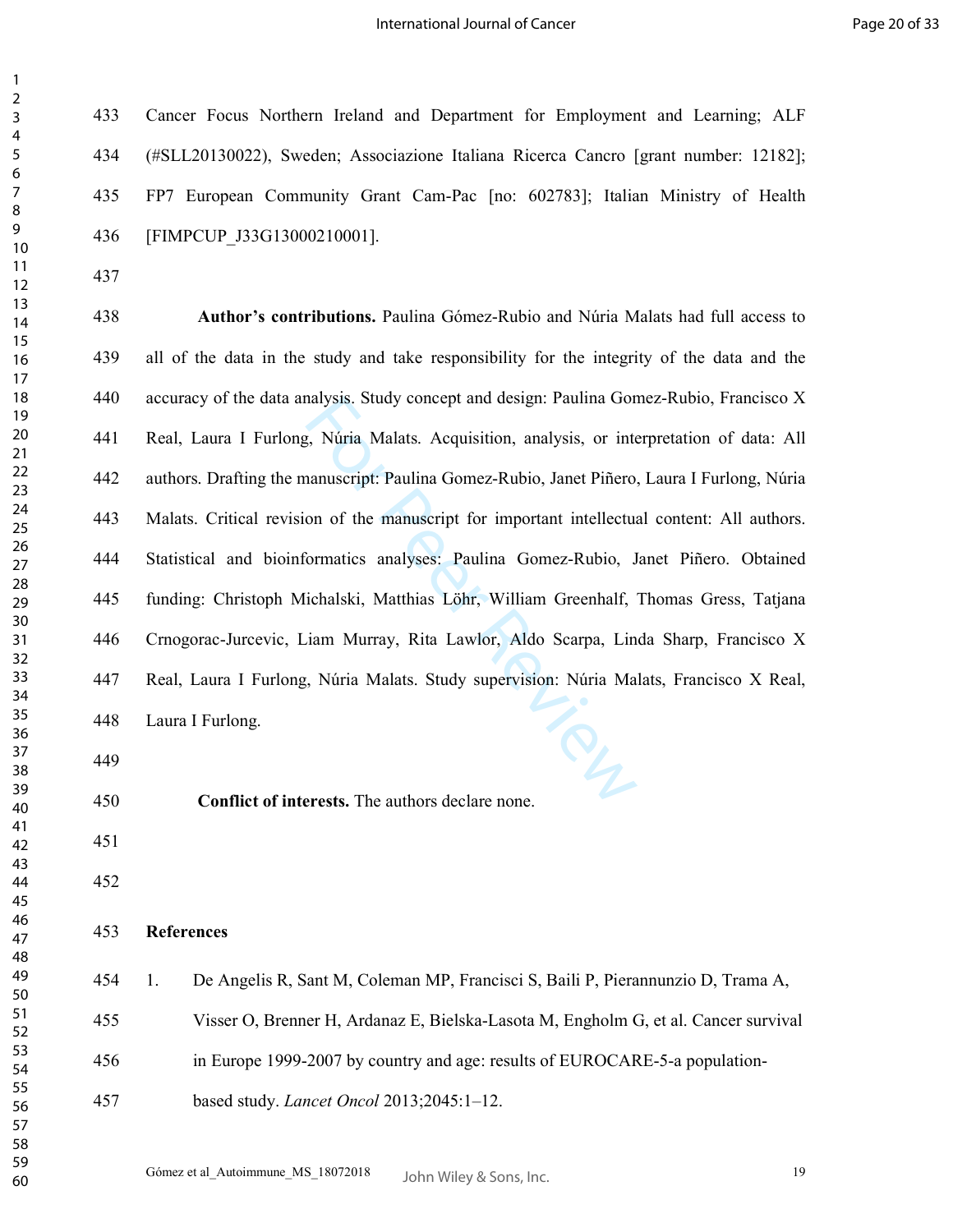| $\mathbf{1}$        |     |                |                                                                                        |
|---------------------|-----|----------------|----------------------------------------------------------------------------------------|
| $\overline{2}$<br>3 | 458 | 2.             | Rahib L, Smith BD, Aizenberg R, Rosenzweig AB, Fleshman JM, Matrisian LM.              |
| 4<br>5              | 459 |                | Projecting Cancer Incidence and Deaths to 2030: The Unexpected Burden of Thyroid,      |
| 6<br>$\overline{7}$ | 460 |                | Liver, and Pancreas Cancers in the United States. Cancer Res 2014;74:2913-21.          |
| 8<br>9<br>10        | 461 | 3 <sub>1</sub> | Löhr JM. Pancreatic cancer should be treated as a medical emergency. BMJ               |
| 11<br>12            | 462 |                | 2014;349:g5261.                                                                        |
| 13                  |     |                |                                                                                        |
| 14<br>15            | 463 | 4.             | Raimondi S, Lowenfels AB, Morselli-Labate AM, Maisonneuve P, Pezzilli R.               |
| 16<br>17            | 464 |                | Pancreatic cancer in chronic pancreatitis; aetiology, incidence, and early detection.  |
| 18<br>19<br>20      | 465 |                | Best Pract Res Clin Gastroenterol 2010;24:349-58.                                      |
| 21<br>22            | 466 | 5.             | Bosetti C, Rosato V, Li D, Silverman D, Petersen GM, Bracci PM, Neale RE, Muscat       |
| 23<br>24            | 467 |                | J, Anderson K, Gallinger S, Olson SH, Miller AB, et al. Diabetes, antidiabetic         |
| 25<br>26            | 468 |                | medications, and pancreatic cancer risk: an analysis from the International Pancreatic |
| 27<br>28<br>29      | 469 |                | Cancer Case-Control Consortium. Ann Oncol 2014;25:2065-72.                             |
| 30<br>31            | 470 | 6.             | Aune D, Greenwood DC, Chan DSM, Vieira R, Vieira a R, Navarro Rosenblatt D a,          |
| 32<br>33            | 471 |                | Cade JE, Burley VJ, Norat T. Body mass index, abdominal fatness and pancreatic         |
| 34<br>35<br>36      | 472 |                | cancer risk: a systematic review and non-linear dose-response meta-analysis of         |
| 37<br>38            | 473 |                | prospective studies. Ann Oncol 2012;23:843-52.                                         |
| 39<br>40            | 474 | 7.             | Gomez-Rubio P, Zock J-P, Rava M, Marquez M, Sharp L, Hidalgo M, Carrato A,             |
| 41<br>42            | 475 |                | Ilzarbe L, Michalski C, Molero X, Farré A, Perea J, et al. Reduced risk of pancreatic  |
| 43<br>44<br>45      | 476 |                | cancer associated with asthma and nasal allergies. Gut 2015; gut inl-2015-310442.      |
| 46<br>47            | 477 | 8.             | Rosato V, Tavani A, Bosetti C, Pelucchi C, Talamini R, Polesel J, Serraino D, Negri E, |
| 48<br>49            | 478 |                | La Vecchia C. Metabolic syndrome and pancreatic cancer risk: A case-control study in   |
| 50<br>51            | 479 |                | Italy and meta-analysis. Metabolism 2011;60:1372-8.                                    |
| 52<br>53<br>54      | 480 | 9.             | Gomez-Rubio P, Rosato V, Marquez M, Bosetti C, Molina-Montes E, Rava M, Piñero         |
| 55                  | 481 |                |                                                                                        |
| 56<br>57            |     |                | J, Michalski CW, Farré A, Molero X, Löhr M, Ilzarbe L, et al. A systems approach       |
| 58<br>59            |     |                | Gómez et al_Autoimmune_MS_18072018<br>$20\,$                                           |
| 60                  |     |                | John Wiley & Sons, Inc.                                                                |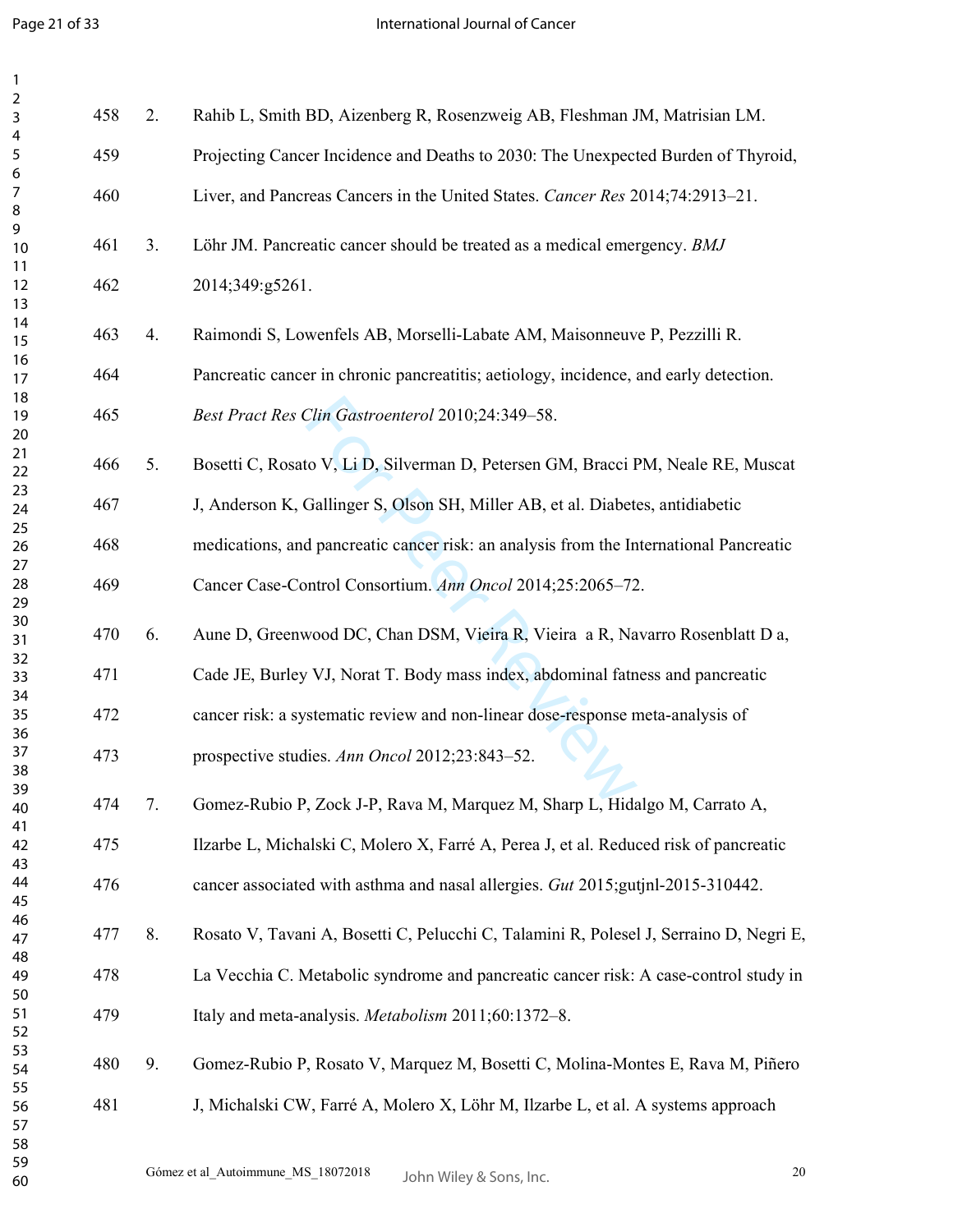| 482 |     | identifies time-dependent associations of multimorbidities with pancreatic cancer risk. |
|-----|-----|-----------------------------------------------------------------------------------------|
| 483 |     | Ann Oncol 2017; [Epub ahead of print].                                                  |
| 484 | 10. | Fairweather D. Autoimmune Disease: Mechanisms. Encycl Life Sci 2007;1-6.                |
| 485 | 11. | Han Y, Chen W, Li P, Ye J. Association Between Coeliac Disease and Risk of Any          |
| 486 |     | Malignancy and Gastrointestinal Malignancy: A Meta-Analysis. Medicine (Baltimore)       |
| 487 |     | 2015;94:e1612.                                                                          |
| 488 | 12. | Hemminki K, Li X, Sundquist J, Sundquist K. Cancer risks in Crohn disease patients.     |
| 489 |     | Ann Oncol 2009;20:574-80.                                                               |
| 490 | 13. | Mellemkjér L, Andersen V, Linet MS, Gridley G, Hoover R, Olsen JH. Non□                 |
| 491 |     | Hodgkin's lymphoma and other cancers among a cohort of patients with systemic           |
| 492 |     | lupus erythematosus. Arthritis Rheum 1997;40:761-8.                                     |
| 493 | 14. | Askling J, Linet M, Gridley G, Halstensen TS, Ekström K, Ekbom A. Cancer                |
| 494 |     | incidence in a population-based cohort of individuals hospitalized with celiac disease  |
| 495 |     | or dermatitis herpetiformis. Gastroenterology [Internet] 2002;123:1428-35. Available    |
| 496 |     | from: http://www.sciencedirect.com/science/article/pii/S0016508502002755                |
| 497 | 15. | Hemminki K, Li X, Sundquist J, Sundquist K. Cancer risks in ulcerative colitis          |
| 498 |     | patients. Int J Cancer 2008;123:1417-21.                                                |
| 499 | 16. | Pedersen N, Duricova D, Elkjaer M, Gamborg M, Munkholm P, Jess T. Risk of extra-        |
| 500 |     | intestinal cancer in inflammatory bowel disease: meta-analysis of population-based      |
| 501 |     | cohort studies. Am J Gastroenterol 2010;105:1480-7.                                     |
| 502 | 17. | Cao L, Tong H, Xu G, Liu P, Meng H, Wang J, Zhao X, Tang Y, Jin J. Systemic lupus       |
| 503 |     | erythematous and malignancy risk: A meta-analysis. PLoS One 2015;10:1-21.               |
| 504 | 18. | Ilus T, Kaukinen K, Virta LJ, Pukkala E, Collin P. Incidence of malignancies in         |
|     |     |                                                                                         |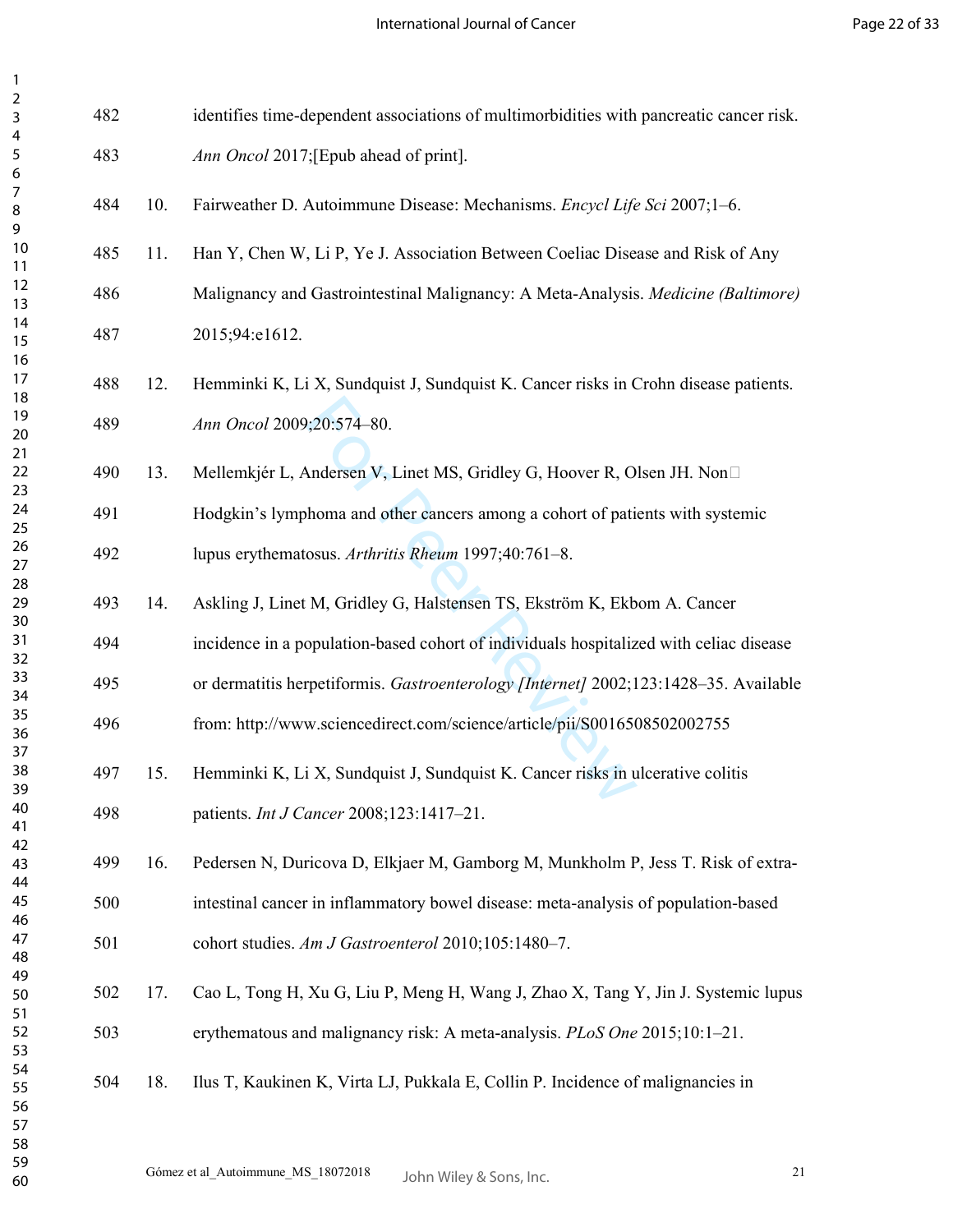| $\mathbf{1}$               |     |     |                                                                                         |
|----------------------------|-----|-----|-----------------------------------------------------------------------------------------|
| $\overline{c}$<br>3        | 505 |     | diagnosed celiac patients: a population-based estimate. Am J Gastroenterol              |
| 4<br>5<br>6                | 506 |     | 2014;109:1471-7.                                                                        |
| 7<br>8<br>9                | 507 | 19. | Simon T, Thompson A, Gandhi K, Hochberg M, Suissa S. A meta-analysis of the             |
| 10<br>11                   | 508 |     | incidence of malignancy in adult patients with rheumatoid arthritis. Arthritis Res Ther |
| 12<br>13                   | 509 |     | 2015;17:212.                                                                            |
| 14<br>15                   | 510 | 20. | Parikh-Patel A, Allen M, Cress R, White RH. Cancer risk in a cohort of patients with    |
| 16<br>17<br>18             | 511 |     | systemic lupus erythematosus (SLE) in California. Cancer Causes Control                 |
| 19<br>20                   | 512 |     | 2008;19:887-94.                                                                         |
| 21<br>22                   | 513 | 21. | Thomas E, Brewster DH, Black RJ, Macfarlane GJ. Risk of malignancy among                |
| 23<br>24<br>25             | 514 |     | patients with rheumatic conditions. IntJCancer 2000;88:497-502.                         |
| 26<br>27                   | 515 | 22. | Landgren AM, Landgren O, Gridley G, Graça M, Linet MS, Morton LM. Autoimmune            |
| 28<br>29                   | 516 |     | disease and subsequent risk of developing alimentary tract cancers among 4.5 million    |
| 30<br>31<br>32             | 517 |     | U.S. male Veterans. 2011;117:1163-71.                                                   |
| 33<br>34                   | 518 | 23. | Dreyer L, Faurschou M, Mogensen M, Jacobsen S. High incidence of potentially            |
| 35<br>36                   | 519 |     | virus-induced malignancies in systemic lupus erythematosus: A long-term followup        |
| 37<br>38<br>39             | 520 |     | study in a Danish cohort. Arthritis Rheum 2011;63:3032-7.                               |
| 40<br>41                   | 521 | 24. | Piñero J, Queralt-Rosinach N, Bravo Á, Deu-Pons J, Bauer-Mehren A, Baron M, Sanz        |
| 42<br>43                   | 522 |     | F, Furlong LI. DisGeNET: A discovery platform for the dynamical exploration of          |
| 44<br>45<br>46             | 523 |     | human diseases and their genes. Database 2015;2015:1-17.                                |
| 47<br>48                   | 524 | 25. | Maisonneuve AP, Amar S, Lowenfels AB. Periodontal Disease, Edentulism and               |
| 49<br>50                   | 525 |     | Pancreatic Cancer: A Meta Analysis. Ann Oncol 2017;28:985-95.                           |
| 51<br>52<br>53             | 526 | 26. | Maisonneuve P, Lowenfels a. B. Risk factors for pancreatic cancer: a summary review     |
| 54<br>55<br>56<br>57<br>58 | 527 |     | of meta-analytical studies. Int J Epidemiol 2014;1-13.                                  |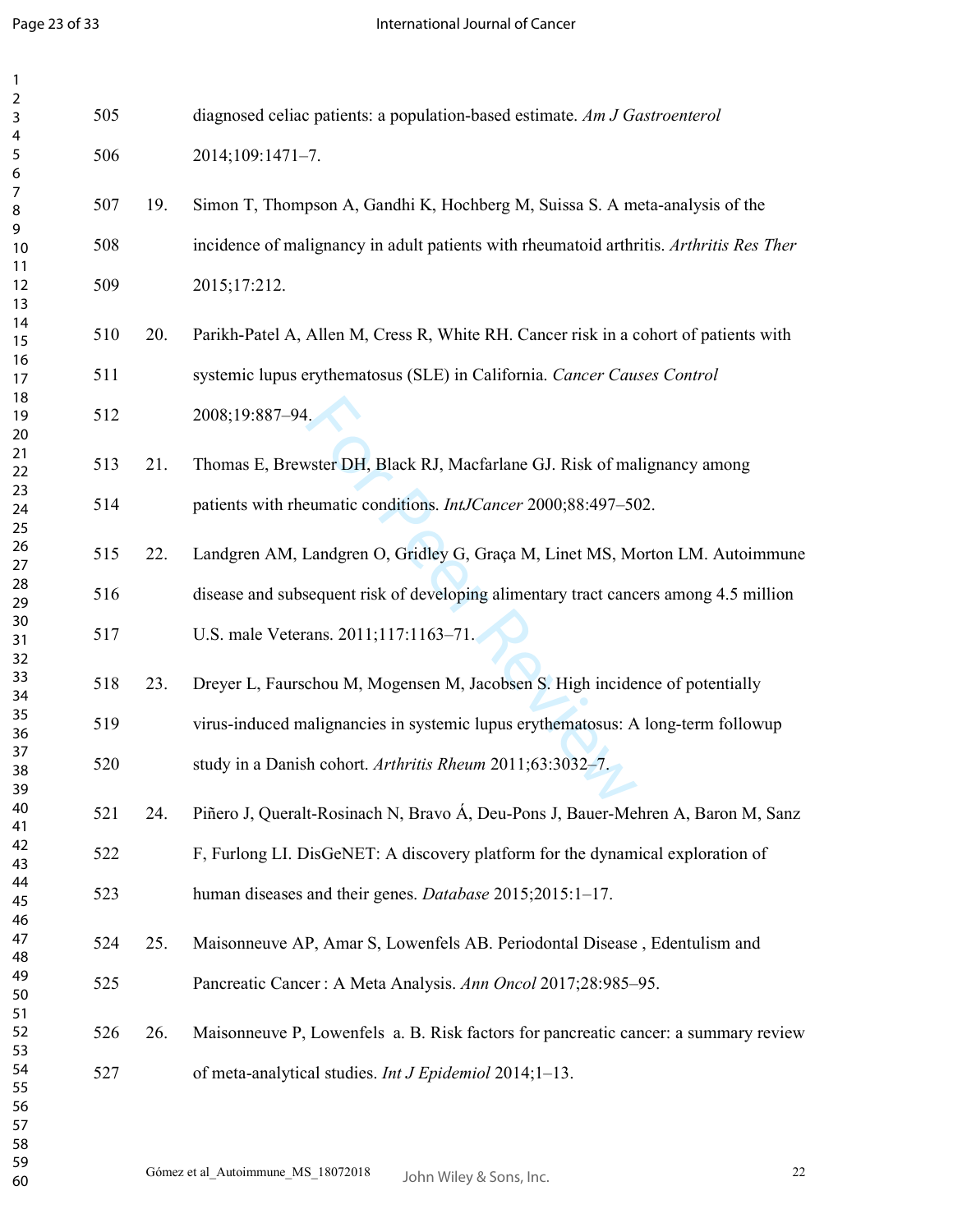International Journal of Cancer

Page 24 of 33

| 3<br>4                     | 528 | 27. | Amundadottir LT. Pancreatic cancer genetics. Int J Biol Sci 2016;12:314-25.        |    |
|----------------------------|-----|-----|------------------------------------------------------------------------------------|----|
| 5<br>6                     | 529 | 28. | Hausmann S, Kong B, Michalski C, Erkan M, Friess H. The Role of Inflammation in    |    |
| $\boldsymbol{7}$<br>8<br>9 | 530 |     | Pancreatic Cancer. Adv Exp Med Biol 2014;816:129-51.                               |    |
| 10<br>11                   | 531 | 29. | Rahat MA, Shakya J. Parallel Aspects of the Microenvironment in Cancer and         |    |
| 12<br>13                   | 532 |     | Autoimmune Disease. Mediators Inflamm 2016;2016:4375120.                           |    |
| 14<br>15<br>16             | 533 | 30. | Bonifazi M, Tramacere I, Pomponio G, Gabrielli B, Avvedimento E V, La Vecchia C,   |    |
| 17<br>18                   | 534 |     | Negri E, Gabrielli A. Systemic sclerosis (scleroderma) and cancer risk: systematic |    |
| 19<br>20                   | 535 |     | review and meta-analysis of observational studies. Rheumatology (Oxford)           |    |
| 21<br>22<br>23             | 536 |     | 2013;52:143-54.                                                                    |    |
| 24<br>25                   | 537 | 31. | Bernatsky S, Ramsey-Goldman R, Labrecque J, Joseph L, Boivin JF, Petri M, Zoma     |    |
| 26<br>27                   | 538 |     | A, Manzi S, Urowitz MB, Gladman D, Fortin PR, Ginzler E, et al. Cancer risk in     |    |
| 28<br>29                   | 539 |     | systemic lupus: An updated international multi-centre cohort study. J Autoimmun    |    |
| 30<br>31<br>32             | 540 |     | 2013;42:130-5.                                                                     |    |
| 33<br>34                   | 541 | 32. | Shah P, Rhim A, Haynes K, Hwang W, Yang Y. Diagnosis of pernicious anemia and      |    |
| 35<br>36<br>37             | 542 |     | the risk of pancreatic cancer. Pancreas 2014;19:161-9.                             |    |
| 38<br>39                   | 543 | 33. | Brinton LA, Gridley G, Hrubec Z, Hoover R, Fraumeni JF. Cancer risk following      |    |
| 40<br>41                   | 544 |     | pernicious anaemia. Br J Cancer 1989;59:810-3.                                     |    |
| 42<br>43                   | 545 | 34. | Hsing AW, Hansson L-E, McLaughlin JK, Nyren O, Blot WJ, Ekbom A, Fraumeni JF.      |    |
| 44<br>45<br>46             | 546 |     | Pernicious anemia and subsequent cancer. A population-based cohort study. Cancer   |    |
| 47<br>48                   | 547 |     | 1993;71:745-50.                                                                    |    |
| 49<br>50                   | 548 | 35. | Mellemkjaerl L, Gridley G, Moller H, Hsing AW, Linet MS, Brinton LA, Olsen JH.     |    |
| 51<br>52<br>53             | 549 |     | Pernicious anaemia and cancer risk in Denmark. Br J Cancer 1996;73:998-1000.       |    |
| 54<br>55<br>56<br>57       | 550 | 36. | Abu-Shakra M, Gladman DD, Urowitz MB. Malignancy in systemic lupus                 |    |
| 58<br>59<br>60             |     |     | Gómez et al_Autoimmune_MS_18072018<br>John Wiley & Sons, Inc.                      | 23 |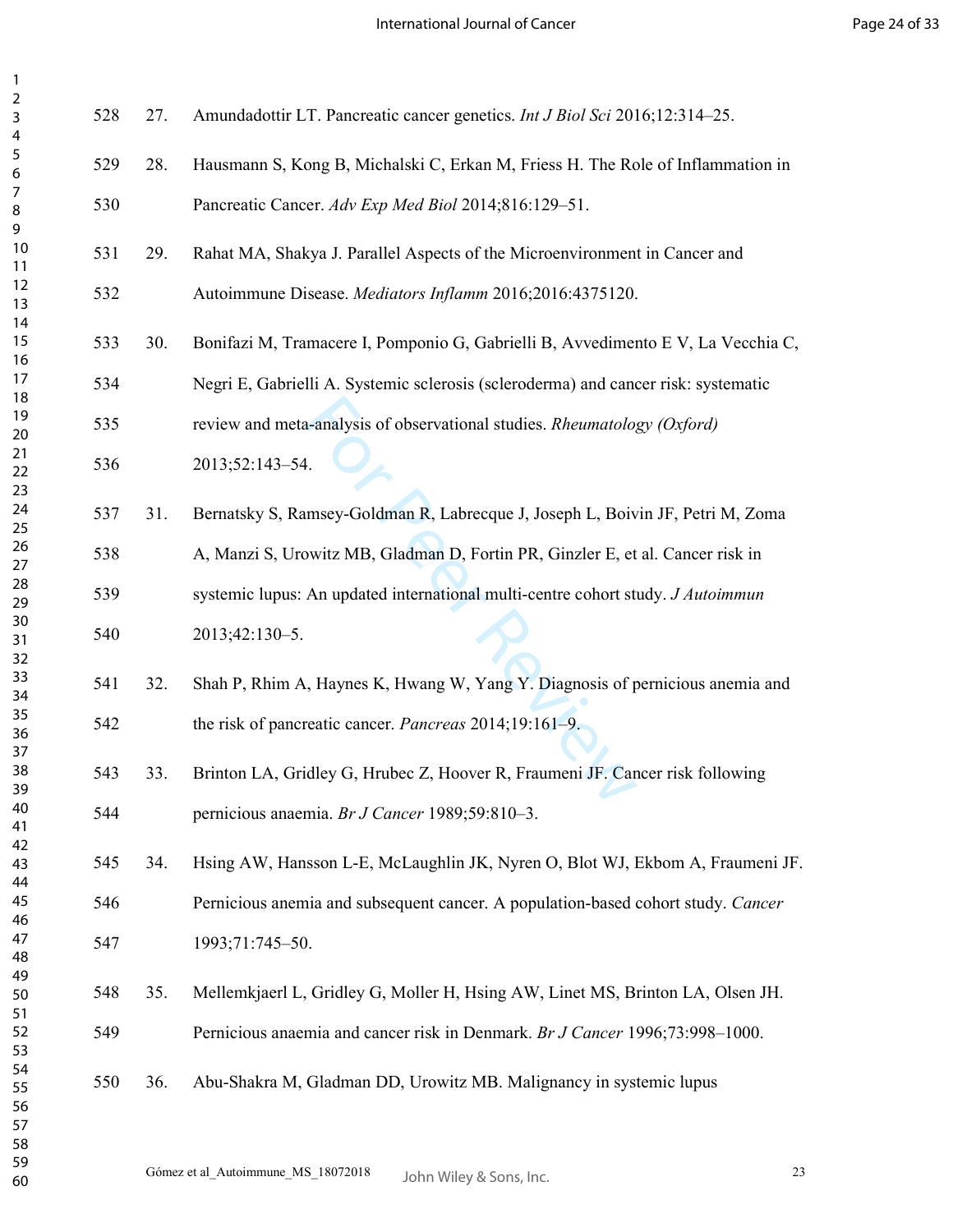| $\mathbf{1}$             |     |     |                                                                                         |    |
|--------------------------|-----|-----|-----------------------------------------------------------------------------------------|----|
| $\overline{c}$<br>3<br>4 | 551 |     | erythematosus. Arthritis Rheum 1996;39:1050-4.                                          |    |
| 5<br>6                   | 552 | 37. | Gridley G, McLaughlin JK, Ekbom A, Klareskog L, Adami HO, Hacker DG, Hoover             |    |
| 7<br>8                   | 553 |     | R, Fraumeni JF. Incidence of cancer among patients with rheumatoid arthritis. J Natl    |    |
| 9<br>10<br>11            | 554 |     | Cancer Inst 1993;85:307-11.                                                             |    |
| 12<br>13                 | 555 | 38. | Askling J, Fored CM, Brandt L, Baecklund E, Bertilsson L, Feltelius N, Cöster L,        |    |
| 14<br>15                 | 556 |     | Geborek P, Jacobsson LT, Lindblad S, Lysholm J, Rantapää-Dahlqvist S, et al. Risks      |    |
| 16<br>17<br>18           | 557 |     | of solid cancers in patients with rheumatoid arthritis and after treatment with tumour  |    |
| 19<br>20                 | 558 |     | necrosis factor antagonists. Ann Rheum Dis 2005;64:1421-6.                              |    |
| 21<br>22                 | 559 | 39. | Yu K-H, Kuo C-F, Huang LH, Huang W-K, See L-C. Cancer Risk in Patients With             |    |
| 23<br>24                 | 560 |     | Inflammatory Systemic Autoimmune Rheumatic Diseases: A Nationwide Population-           |    |
| 25<br>26<br>27           | 561 |     | Based Dynamic Cohort Study in Taiwan. Medicine (Baltimore) 2016;95:e3540.               |    |
| 28<br>29                 | 562 | 40. | Hemminki K, Li X, Sundquist K, Sundquist J. Cancer risk in hospitalized rheumatoid      |    |
| 30<br>31                 | 563 |     | arthritis patients. Rheumatology 2008;47:698-701.                                       |    |
| 32<br>33<br>34           | 564 | 41. | Ji J, Liu X, Sundquist K, Sundquist J, Hemminki K. Cancer risk in patients              |    |
| 35<br>36                 | 565 |     | hospitalized with polymyalgia rheumatica and giant cell arteritis: A follow-up study in |    |
| 37<br>38                 | 566 |     | Sweden. Rheumatology 2010;49:1158-63.                                                   |    |
| 39<br>40<br>41           | 567 | 42. | Rabin RL, Levinson AI. The nexus between atopic disease and autoimmunity: A             |    |
| 42<br>43                 | 568 |     | review of the epidemiological and mechanistic literature. Clin Exp Immunol              |    |
| 44<br>45<br>46           | 569 |     | 2008;153:19-30.                                                                         |    |
| 47<br>48                 | 570 | 43. | Turnis ME, Andrews LP, Vignali DAA. Inhibitory receptors as targets for cancer          |    |
| 49<br>50                 | 571 |     | immunotherapy. Eur J Immunol 2015;45:1892-905.                                          |    |
| 51<br>52<br>53           | 572 | 44. | Balachandran VP, Luksza M, Zhao JN, Makarov V, Moral JA, Remark R, Herbst B,            |    |
| 54<br>55                 | 573 |     | Askan G, Bhanot U, Senbabaoglu Y, Wells DK, Cary CIO, et al. Identification of          |    |
| 56<br>57<br>58           | 574 |     | unique neoantigen qualities in long-term survivors of pancreatic cancer. Nature         |    |
| 59<br>60                 |     |     | Gómez et al_Autoimmune_MS_18072018<br>John Wiley & Sons, Inc.                           | 24 |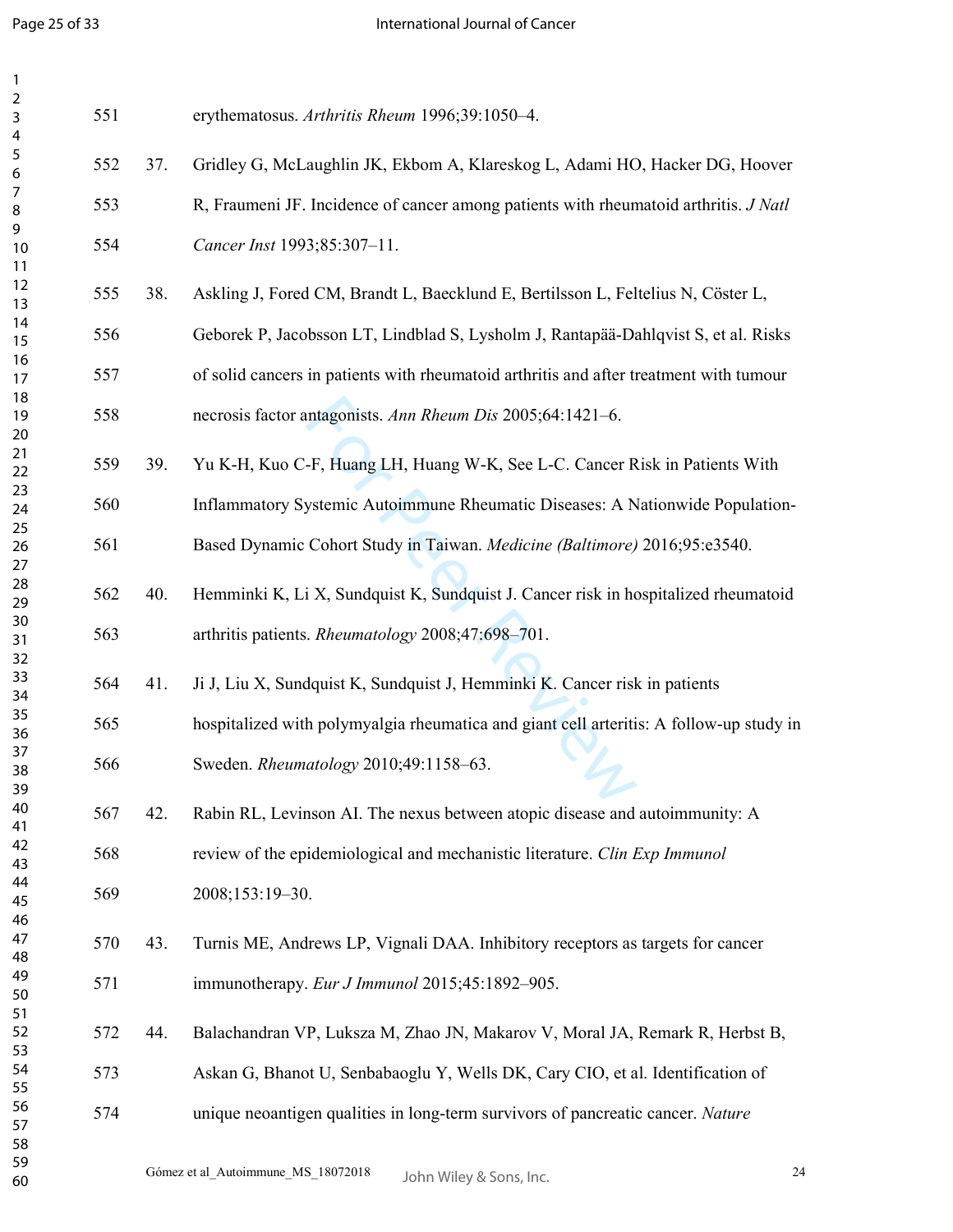| ۷<br>3<br>4                 | 575 |     | 2017;551:S12-6.                                                                     |
|-----------------------------|-----|-----|-------------------------------------------------------------------------------------|
| 5<br>6                      | 576 | 45. | Maruyama M, Watanabe T, Kanai K, Oguchi T, Asano J, Ito T, Ozaki Y, Muraki T,       |
| 7<br>8                      | 577 |     | Hamano H, Arakura N, Kawa S. Autoimmune pancreatitis can develop into chronic       |
| 9<br>10<br>11               | 578 |     | pancreatitis. Orphanet J Rare Dis 2014;9:77.                                        |
| 12<br>13                    | 579 | 46. | Hart PA, Law RJ, Dierkhising RA, Smyrk TC, Takahashi N, Chari ST. Risk of cancer    |
| 14<br>15                    | 580 |     | in autoimmune pancreatitis: A case-control study and review of the literature.      |
| 16<br>17<br>18              | 581 |     | Pancreas 2014;43.                                                                   |
| 19<br>20                    | 582 | 47. | Egberts JH, Cloosters V, Noack A, Schniewind B, Thon L, Klose S, Kettler B, von     |
| 21<br>22                    | 583 |     | Forstner C, Kneitz C, Tepel J, Adam D, Wajant H, et al. Anti-tumor necrosis factor  |
| 23<br>24<br>25              | 584 |     | therapy inhibits pancreatic tumor growth and metastasis. Cancer Res 2008;68:1443-   |
| 26<br>27                    | 585 |     | 50.                                                                                 |
| 28<br>29                    | 586 | 48. | Tiwari S, Egberts JH, Korniienko O, Köhler L, Trauzold A, Glüer CC, Kalthoff H.     |
| 30<br>31<br>32              | 587 |     | Assessment of anti-inflammatory tumor treatment efficacy by longitudinal monitoring |
| 33<br>34                    | 588 |     | employing sonographic micro morphology in a preclinical mouse model. BMC Med        |
| 35<br>36                    | 589 |     | <i>Imaging</i> 2011;11:15.                                                          |
| 37<br>38<br>39              | 590 | 49. | Nyboe Andersen N, Pasternak B, Basit S, Andersson M, Svanstrom H, Caspersen S,      |
| 40<br>41                    | 591 |     | Munkholm P, Hviid A, Jess T. Association between tumor necrosis factor-alpha        |
| 42<br>43                    | 592 |     | antagonists and risk of cancer in patients with inflammatory bowel disease. JAMA    |
| 44<br>45                    | 593 |     | 2014;311:2406-13.                                                                   |
| 46<br>47<br>48              | 594 | 50. | Shelton E, Laharie D, Scott FI, Mamtani R, Lewis JD, Colombel J, Ananthakrishnan    |
| 49<br>50                    | 595 |     | AN. Cancer Recurrence Following Immune-Suppressive Therapies. Gastroenterology      |
| 51<br>52                    | 596 |     | 2016;151:97-109.e4.                                                                 |
| 53<br>54                    | 597 | 51. | Wu C, Fernandez S, Criswell T, Chidiac T, Guttridge D, Villalona-Calero M, Bekaii-  |
| 55<br>56<br>57<br>58<br>r o | 598 |     | Saab T. Disrupting cytokine signaling in pancreatic cancer: a phase I/II study of   |

> Gómez et al\_Autoimmune\_MS\_18072018  $\frac{10 \text{ h}}{25}$ John Wiley & Sons, Inc.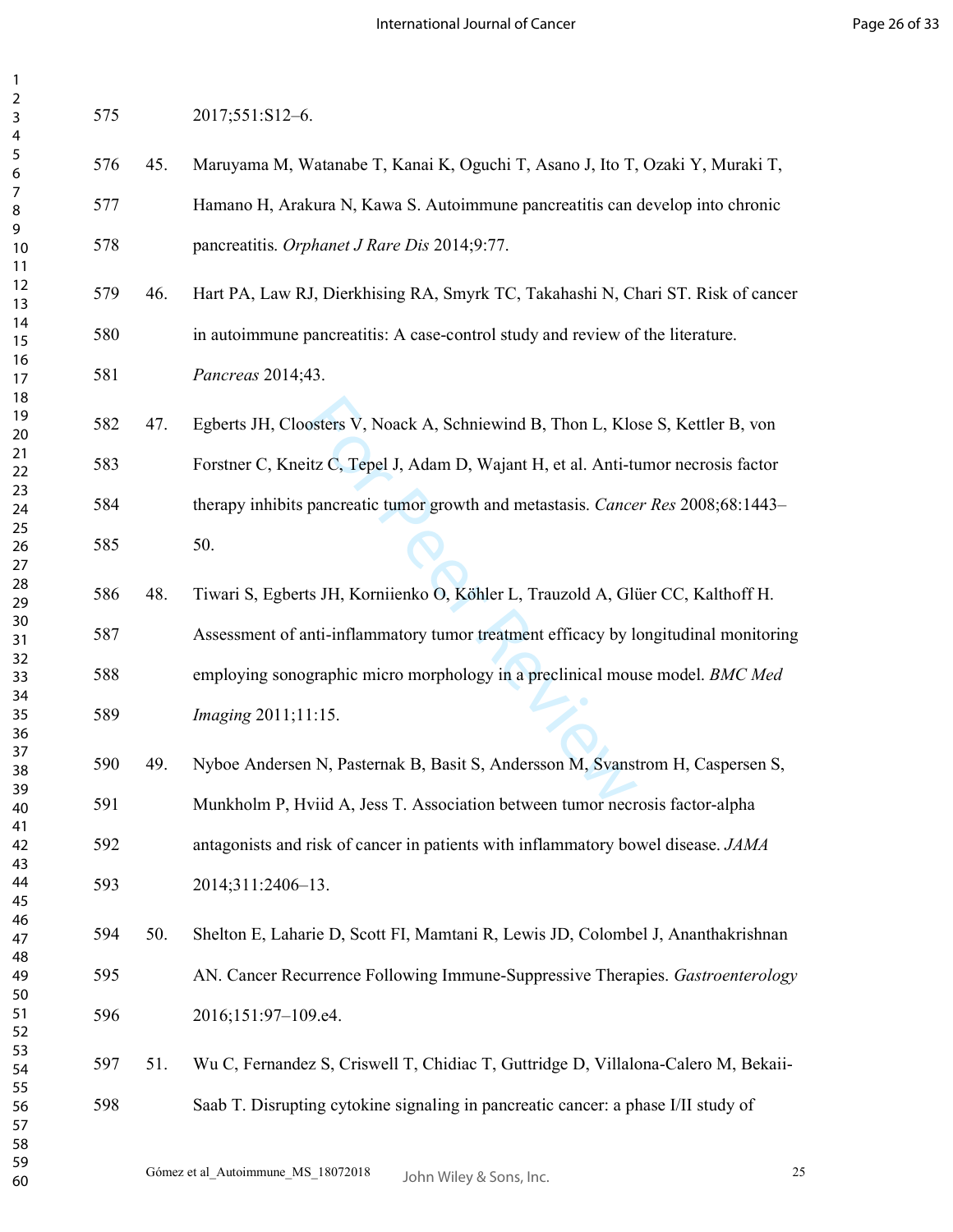| $\mathbf{1}$          |     |                                                                               |    |
|-----------------------|-----|-------------------------------------------------------------------------------|----|
| $\mathbf 2$<br>3      | 599 | etanercept in combination with gemtacibine in patients with advanced disease. |    |
| 4<br>$\sqrt{5}$       | 600 | Pancreas 2013;42:813-8.                                                       |    |
| 6<br>$\boldsymbol{7}$ | 601 |                                                                               |    |
| $\, 8$<br>9           |     |                                                                               |    |
| 10<br>11              | 602 |                                                                               |    |
| 12<br>13              |     |                                                                               |    |
| 14<br>15              |     |                                                                               |    |
| 16<br>17              |     |                                                                               |    |
| 18<br>19              |     |                                                                               |    |
| 20<br>$21$            |     |                                                                               |    |
| 22<br>23              |     |                                                                               |    |
| 24<br>25              |     |                                                                               |    |
| 26<br>27              |     |                                                                               |    |
| 28<br>29              |     |                                                                               |    |
| 30<br>31              |     | FOTO POLICIN                                                                  |    |
| 32<br>33              |     |                                                                               |    |
| 34<br>35              |     |                                                                               |    |
| 36<br>37              |     |                                                                               |    |
| 38<br>39              |     |                                                                               |    |
| 40<br>41              |     |                                                                               |    |
| 42<br>43              |     |                                                                               |    |
| 44<br>45              |     |                                                                               |    |
| 46<br>47              |     |                                                                               |    |
| 48<br>49              |     |                                                                               |    |
| 50<br>51              |     |                                                                               |    |
| 52<br>53              |     |                                                                               |    |
| 54<br>55              |     |                                                                               |    |
| 56<br>57              |     |                                                                               |    |
| 58<br>59              |     |                                                                               | 26 |
| 60                    |     | Gómez et al_Autoimmune_MS_18072018<br>John Wiley & Sons, Inc.                 |    |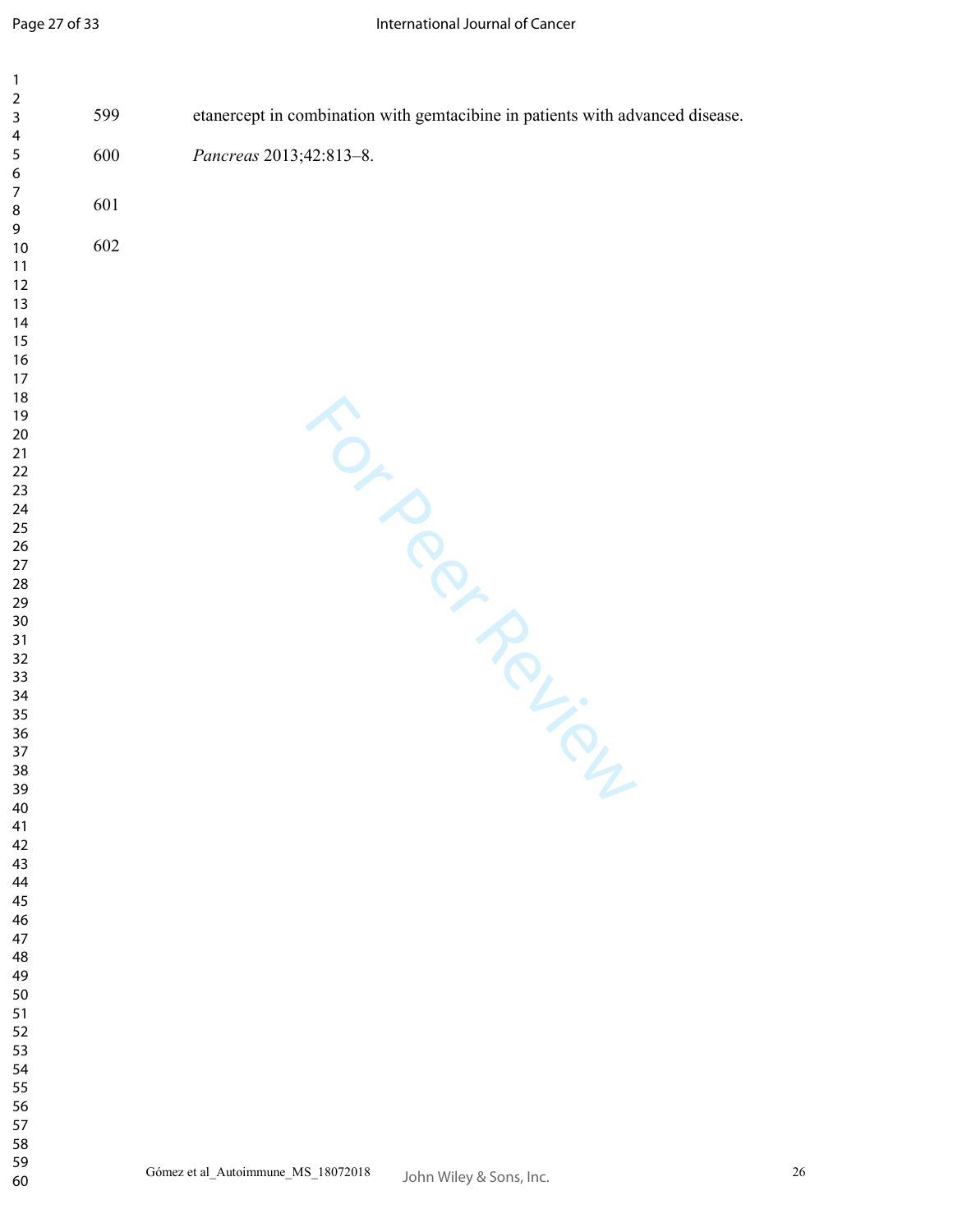**Table 1. Number of concept unique identifiers, total genes, common genes with pancreatic cancer and respective Jaccard indexes for diseases under study.**

| <b>Disease1</b>      | <b>Number of CUIs</b> | Genes <sub>dis1</sub> | <b>Common Genes</b> | J <sub>I</sub>   | $P$ val <sup>a</sup> |
|----------------------|-----------------------|-----------------------|---------------------|------------------|----------------------|
| Peptic ulcer         | 3                     | 23                    | 5                   | 0.0549           | $\leq 10^{-5}$       |
| Hypertension         | 9                     | 185                   | 10                  | 0.0403           | $< 10^{-5}$          |
| Ulcerative colitis   |                       | 57                    | 5                   | 0.04             | $< 10^{-5}$          |
| Acid regurgitation   | 2                     | 5                     | 2                   | 0.0263           | $< 10^{-5}$          |
| Asthma               | 6                     | 83                    | 5                   | 0.0331           | 0.0001               |
| Obesity              | 10                    | 156                   |                     | 0.0315           | 0.0001               |
| Type 2 diabetes      | 3                     | 124                   | 6                   | 0.0314           | 0.0002               |
| H.pylori             | 2                     | 5                     |                     | 0.013            | 0.0009               |
| Rheumatoid arthritis |                       | 123                   | 5                   | 0.0262           | 0.001                |
| Chronic pancreatitis |                       | 6                     |                     | 0.0128           | 0.0013               |
| Periodontitis        |                       | 9                     |                     | 0.0123           | 0.0032               |
| Hyperthyroidism      | 4                     | 10                    |                     | 0.0122           | 0.0037               |
| Scleroderma          | 12                    | 11                    |                     | 0.012            | 0.0048               |
| Crohn's disease      | 3                     | 41                    | 2                   | 0.0179           | 0.0065               |
| Lupus erythematosus  | 6                     | 68                    | 2                   | 0.0144           | 0.0250               |
| Nasal allergies      | 3                     | 17                    | $\theta$            | $\theta$         |                      |
| Skin allergies       | 9                     | 43                    | 0                   | $\theta$         |                      |
| Hypercholesterolemia | 12                    | 40                    | $\Omega$            | $\theta$         |                      |
| Heartburn            | 1                     | 1                     | 0                   | $\theta$         |                      |
| Hypothyroidism       | 2                     | 3                     | 0                   | $\theta$         |                      |
| Mumps                |                       | 9                     | 0                   | $\Omega$         |                      |
| Pernicious anaemia   |                       | $\overline{2}$        | 0                   | $\theta$         |                      |
| Gallstones           |                       | 6                     |                     | $\theta$         |                      |
| Celiac disease       |                       | 28                    | 0                   | $\theta$         |                      |
| Polymyalgia          |                       | 7                     | $\bf{0}$            | $\mathbf{0}$     |                      |
| Addison disease      |                       | 11                    |                     | $\boldsymbol{0}$ |                      |

<sup>a</sup>Empirical p value calculated after performing 50,000 bootstraps

CUI: Concept unique identifier, JI= Jaccard index

Note: pancreatic cancer CUIs = 3, Genes = 73.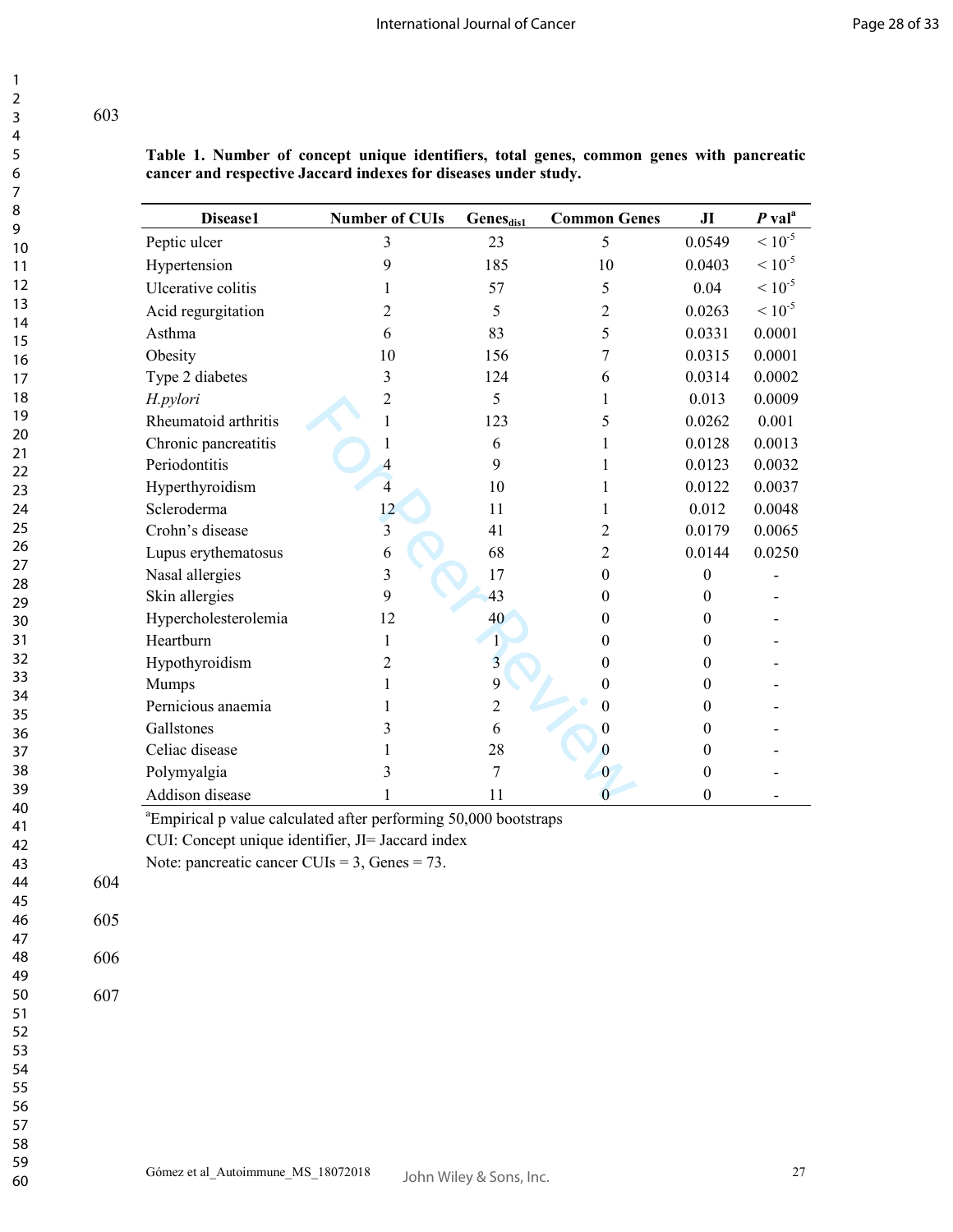|     |                  |                | Table 2. Common genes between pancreatic cancer and other diseases in DisGeNET.                                                                                               |
|-----|------------------|----------------|-------------------------------------------------------------------------------------------------------------------------------------------------------------------------------|
|     | Gene             | $N_{dis}$      | <b>Diseases</b>                                                                                                                                                               |
|     | <b>TNF</b>       | 9              | Asthma, obesity, type 2 diabetes, hypertension, peptic ulcer, rheumatoid arthritis,<br>scleroderma, Crohn's disease, ulcerative colitis                                       |
|     | MMP9             | 6              | Asthma, obesity, peptic ulcer, periodontitis, lupus erythematosus, ulcerative colitis<br>Obesity, hypertension, peptic ulcer, acid regurgitation, rheumatoid arthritis, lupus |
|     | PTGS2            | 6              | erythematosus                                                                                                                                                                 |
|     | SOD <sub>2</sub> | 5              | Obesity, type 2 diabetes, hypertension, hyperthyroidism, rheumatoid arthritis,                                                                                                |
|     | <b>PPARG</b>     | 4              | Obesity, type 2 diabetes, hypertension, Crohn's disease                                                                                                                       |
|     | TGFB1            | 4              | Asthma, type 2 diabetes, hypertension, peptic ulcer                                                                                                                           |
|     | <b>AHR</b>       | 2              | Hypertension, rheumatoid arthritis                                                                                                                                            |
|     | CDH1             | $\overline{c}$ | Ulcerative colitis, H. pylori infection                                                                                                                                       |
|     | CXCL8            | $\overline{2}$ | Acid regurgitation, Ulcerative colitis                                                                                                                                        |
|     | <b>PTEN</b>      | 2              | Asthma, hypertension                                                                                                                                                          |
|     | <b>ABO</b>       | $\mathbf{1}$   | Peptic ulcer                                                                                                                                                                  |
|     | BCL2L1           | $\mathbf{1}$   | Type 2 diabetes                                                                                                                                                               |
|     | CNR1             | 1              | Obesity                                                                                                                                                                       |
|     | <b>DPYD</b>      | 1              | Obesity                                                                                                                                                                       |
|     | HIF1A            | $\mathbf{1}$   | Hypertension                                                                                                                                                                  |
|     | PDX1             | 1              | Type 2 diabetes                                                                                                                                                               |
|     | <b>PLAU</b>      | 1              | Asthma                                                                                                                                                                        |
|     | SPINK1           | 1              | Chronic pancreatitis                                                                                                                                                          |
|     | STAT3            | 1              | Ulcerative colitis                                                                                                                                                            |
|     | STK11            | 1              | Hypertension                                                                                                                                                                  |
|     | TFPI2            | 1              | Rheumatoid arthritis                                                                                                                                                          |
|     | <b>TP53</b>      | 1              | Hypertension                                                                                                                                                                  |
| 609 |                  |                |                                                                                                                                                                               |
|     |                  |                |                                                                                                                                                                               |
| 610 |                  |                | $\boldsymbol{\mathcal{P}}$                                                                                                                                                    |
|     |                  |                |                                                                                                                                                                               |
| 611 |                  |                |                                                                                                                                                                               |
|     |                  |                |                                                                                                                                                                               |
| 612 |                  |                |                                                                                                                                                                               |
|     |                  |                |                                                                                                                                                                               |
| 613 |                  |                |                                                                                                                                                                               |
|     |                  |                |                                                                                                                                                                               |
|     |                  |                |                                                                                                                                                                               |
| 614 |                  |                |                                                                                                                                                                               |
|     |                  |                |                                                                                                                                                                               |
| 615 |                  |                |                                                                                                                                                                               |
|     |                  |                |                                                                                                                                                                               |
| 616 |                  |                |                                                                                                                                                                               |
|     |                  |                |                                                                                                                                                                               |
| 617 |                  |                |                                                                                                                                                                               |
|     |                  |                |                                                                                                                                                                               |
|     |                  |                |                                                                                                                                                                               |
|     |                  |                | Gómez et al_Autoimmune_MS_18072018<br>John Wiley & Sons, Inc.                                                                                                                 |
|     |                  |                |                                                                                                                                                                               |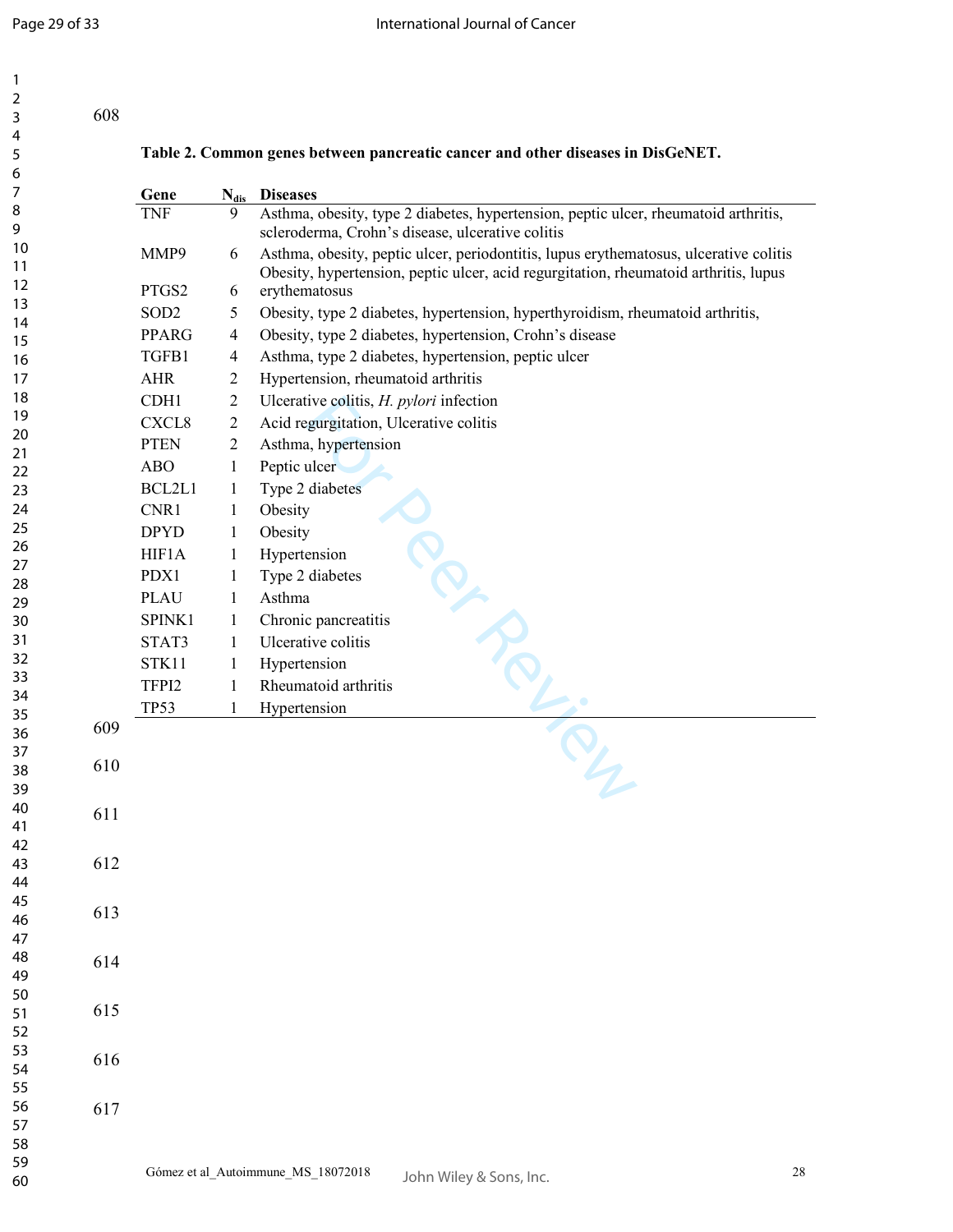**Table 3. Number of unique biological processes and pathways shared between each disease and any other diseases and number of processes shared between the diseases and pancreatic cancer.** 

|                          | <b>Disease</b>       | N unique processes<br>annotated | N processes<br>shared with PC | N unique pathways<br>annotated | N pathways<br>shared with PC |
|--------------------------|----------------------|---------------------------------|-------------------------------|--------------------------------|------------------------------|
|                          | Hypertension         | 386                             | 69                            | 96                             | $\boldsymbol{0}$             |
|                          | Type 2 diabetes      | 340                             | $18\,$                        | 54                             | 10                           |
|                          | Asthma               | 278                             | 14                            | 46                             | $\boldsymbol{0}$             |
|                          | Rheumatoid arthritis | 277                             | 13                            | 36                             | 7                            |
|                          | Crohn's disease      | 266                             | $\boldsymbol{0}$              | 36                             | $\overline{0}$               |
|                          | Obesity              | 251                             | 31                            | 37                             | $\boldsymbol{0}$             |
|                          | Ulcerative colitis   | 195                             | 18                            | 30                             | $\boldsymbol{0}$             |
|                          | Peptic ulcer         | 177                             | 31                            | 37                             | 16                           |
|                          | Lupus erythematosus  | 169                             | $\boldsymbol{0}$              | 32                             | $\overline{0}$               |
|                          | Skin allergies       | 139                             | 0                             | 26                             | $\boldsymbol{0}$             |
|                          | Pancreatic cancer    | 125                             |                               | 21                             |                              |
|                          | Hyperthyroidism      | 50                              | $\boldsymbol{0}$              | 12                             | $\boldsymbol{0}$             |
|                          | Hypercholesterolemia | 36                              | 0                             | 16                             | $\overline{0}$               |
|                          | Celiac disease       | 30                              | 0                             | 12                             | $\overline{0}$               |
|                          | Mumps                | 24                              | 0                             | $\overline{4}$                 | $\overline{0}$               |
|                          | Addison disease      | 17                              | $\boldsymbol{0}$              | 14                             | 0                            |
|                          | Polymyalgia          | 17                              | $\bf{0}$                      | 16                             | $\overline{0}$               |
|                          | Scleroderma          | 10                              | $\boldsymbol{0}$              | 6                              | $\boldsymbol{0}$             |
|                          | Nasal allergies      | $\boldsymbol{9}$                | $\bf{0}$                      | $\boldsymbol{0}$               | $\boldsymbol{0}$             |
| 619                      | are presented.       |                                 |                               |                                |                              |
|                          |                      |                                 |                               | TRY                            |                              |
| 620<br>621<br>622<br>623 |                      |                                 |                               |                                |                              |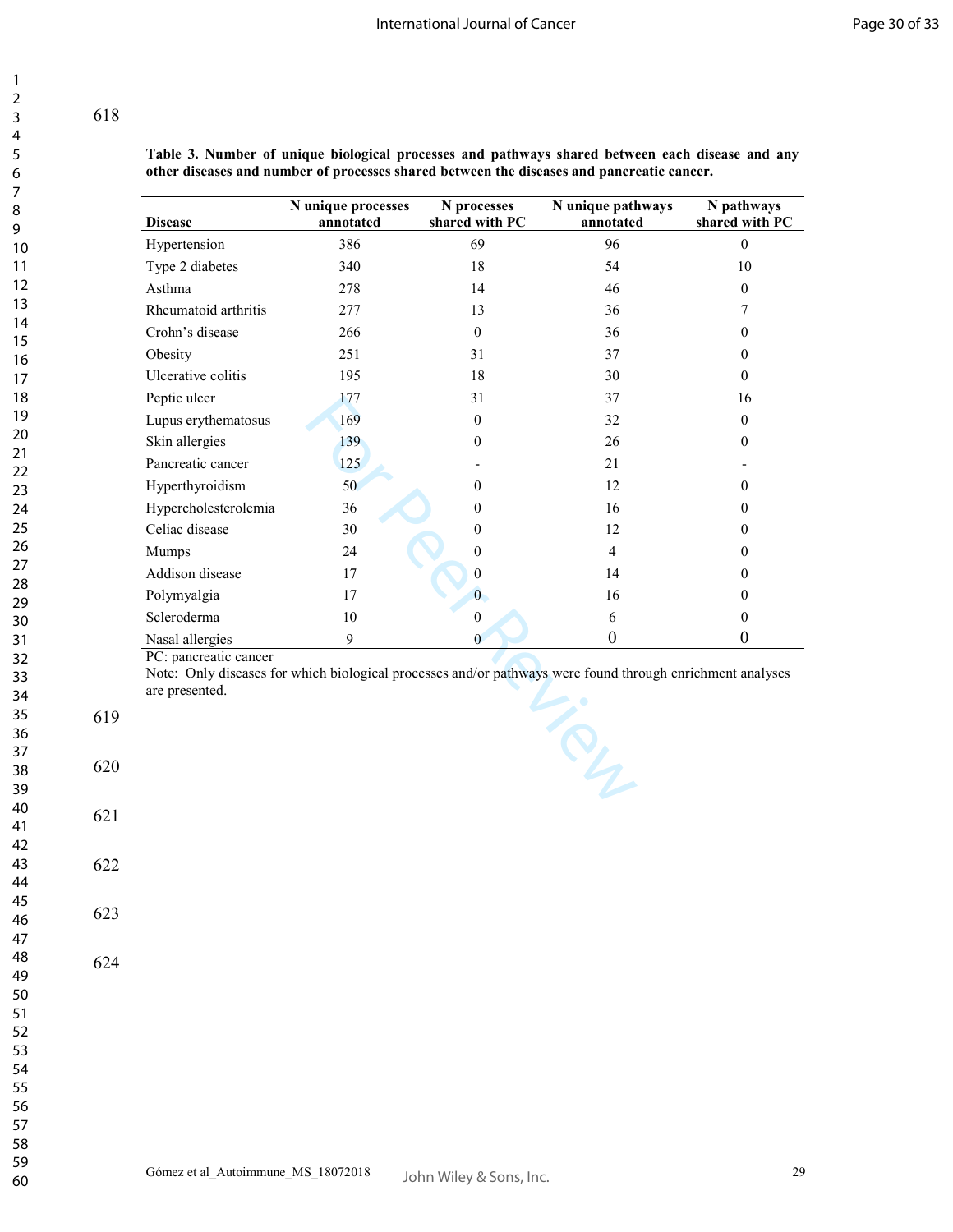**Table 4. Odds ratios for the association between autoimmune diseases and pancreatic ductal adenocarcinoma.** 

|                             | Cases          |      | <b>Controls</b> |      |                 |              |                 |              |                 |              |
|-----------------------------|----------------|------|-----------------|------|-----------------|--------------|-----------------|--------------|-----------------|--------------|
|                             | $N = 1705$     | %    | $N = 1084$      | %    | OR <sup>a</sup> | 95%CI        | or <sup>b</sup> | 95%CI        | OR <sup>c</sup> | 95%CI        |
| <b>Autoimmune diseases</b>  |                |      |                 |      |                 |              |                 |              |                 |              |
| No                          | 1483           | 86.9 | 908             | 83.8 | Ref.            | Ref.         | Ref.            | Ref.         | Ref.            | Ref.         |
| Any                         | 222            | 13.0 | 176             | 16.2 | 0.78            | [0.62; 0.98] | 0.74            | [0.58; 0.93] | 0.78            | [0.61; 0.99] |
| <b>Number of AID</b>        |                |      |                 |      |                 |              |                 |              |                 |              |
| No                          | 1483           | 86.9 | 908             | 83.8 | Ref.            | Ref.         | Ref.            | Ref.         | Ref.            | Ref.         |
| $\mathbf{1}$                | 201            | 11.8 | 146             | 13.5 | 0.85            | [0.66; 1.08] | 0.81            | [0.63;1.04]  | 0.85            | [0.66; 1.09] |
| $\geq$ 2                    | 21             | 1.2  | 30              | 2.8  | 0.45            | [0.25; 0.83] | 0.39            | [0.21; 0.73] | 0.44            | [0.24; 0.81] |
| $P$ trend <sup>d</sup>      |                |      |                 |      |                 | 0.009        |                 | 0.002        |                 | 0.01         |
| <b>Type of AID</b>          |                |      |                 |      |                 |              |                 |              |                 |              |
| None                        | 1483           | 86.9 | 908             | 83.8 | Ref.            | Ref.         |                 |              |                 |              |
| Systemic only               | 120            | 7.0  | 86              | 7.9  | 0.85            | [0.62; 1.16] | 0.78            | [0.58; 1.08] | 0.83            | [0.60; 1.15] |
| Organ-specific only         | 88             | 5.2  | 73              | 6.7  | 0.77            | [0.55; 1.08] | 0.76            | [0.54; 1.07] | 0.78            | [0.55;1.11]  |
| Hematologic                 | 65             | 3.8  | 53              | 4.9  | 0.82            | [0.56; 1.21] | 0.80            | [0.54; 1.18] | 0.82            | [0.55; 1.21] |
| Gastrointestinal            | 20             | 1.2  | 15              | 1.4  | 0.58            | [0.25; 1.32] | 0.60            | [0.26; 1.37] | 0.64            | [0.28; 1.46] |
| Endocrine                   | $\overline{2}$ | 0.1  | $\mathbf{1}$    | 0.1  | 1.84            | [0.16; 2.11] | 2.65            | [0.23; 3.07] | 2.91            | [0.25; 3.34] |
| Mixed organ-specific        | $\mathbf{1}$   | 0.1  | 4               | 0.4  | 0.28            | [0.03; 2.64] | 0.29            | [0.03; 2.74] | 0.29            | [0.03; 2.85] |
| Both systemic and localized | 14             | 0.8  | 17              | 1.6  | 0.50            | [0.24; 1.07] | 0.42            | [0.19; 0.90] | 0.48            | [0.22;1.05]  |
| <b>Systemic AID</b>         |                |      |                 |      |                 |              |                 |              |                 |              |
| <b>No</b>                   | 1571           | 92.1 | 981             | 90.5 | Ref.            | Ref.         | Ref.            | Ref.         | Ref.            | Ref.         |
| Any                         | 134            | 7.9  | 103             | 9.5  | 0.81            | [0.60;1.08]  | 0.74            | [0.55; 0.99] | 0.79            | [0.59;1.07]  |
| <b>Organ-specific AID</b>   |                |      |                 |      |                 |              |                 |              |                 |              |
| No                          | 1603           | 94   | 994             | 91.7 | Ref.            | Ref.         | Ref.            | Ref.         | Ref.            | Ref.         |
| Any                         | 102            | 6    | 90              | 8.3  | 0.73            | [0.53; 0.99] | 0.71            | [0.52; 0.97] | 0.74            | [0.54;1.02]  |
| <b>Gastrointestinal AID</b> |                |      |                 |      |                 |              |                 |              |                 |              |
| <b>No</b>                   | 1679           | 98.5 | 1059            | 97.7 | Ref.            | Ref.         | Ref.            | Ref.         | Ref.            | Ref.         |
| Any                         | 26             | 1.5  | 25              | 2.3  | 0.51            | [0.26; 0.99] | 0.51            | [0.26;1.00]  | 0.55            | [0.28;1.09]  |
| Lupus                       |                |      |                 |      |                 |              |                 |              |                 |              |
| No                          | 1696           | 99.5 | 1081            | 99.7 | Ref.            | Ref.         | Ref.            | Ref.         | Ref.            | Ref.         |
| Yes                         | 9              | 0.5  | 3               | 0.3  | 1.91            | [0.48; 7.53] | 2.08            | [0.51; 8.44] | 2.04            | [0.49; 8.39] |
| Scleroderma                 |                |      |                 |      |                 |              |                 |              |                 |              |
| No                          | 1697           | 99.5 | 1080            | 99.6 | Ref.            | Ref.         | Ref.            | Ref.         | Ref.            | Ref.         |
| Yes                         | 8              | 0.5  | 4               | 0.4  | 0.91            | [0.23; 3.54] | 0.81            | [0.20; 3.20] | 0.83            | [0.21; 3.25] |
| Polymyalgia                 |                |      |                 |      |                 |              |                 |              |                 |              |
| No                          | 1692           | 99.2 | 1065            | 98.3 | Ref.            | Ref.         | Ref.            | Ref.         | Ref.            | Ref.         |

Gómez et al\_Autoimmune\_MS\_18072018 30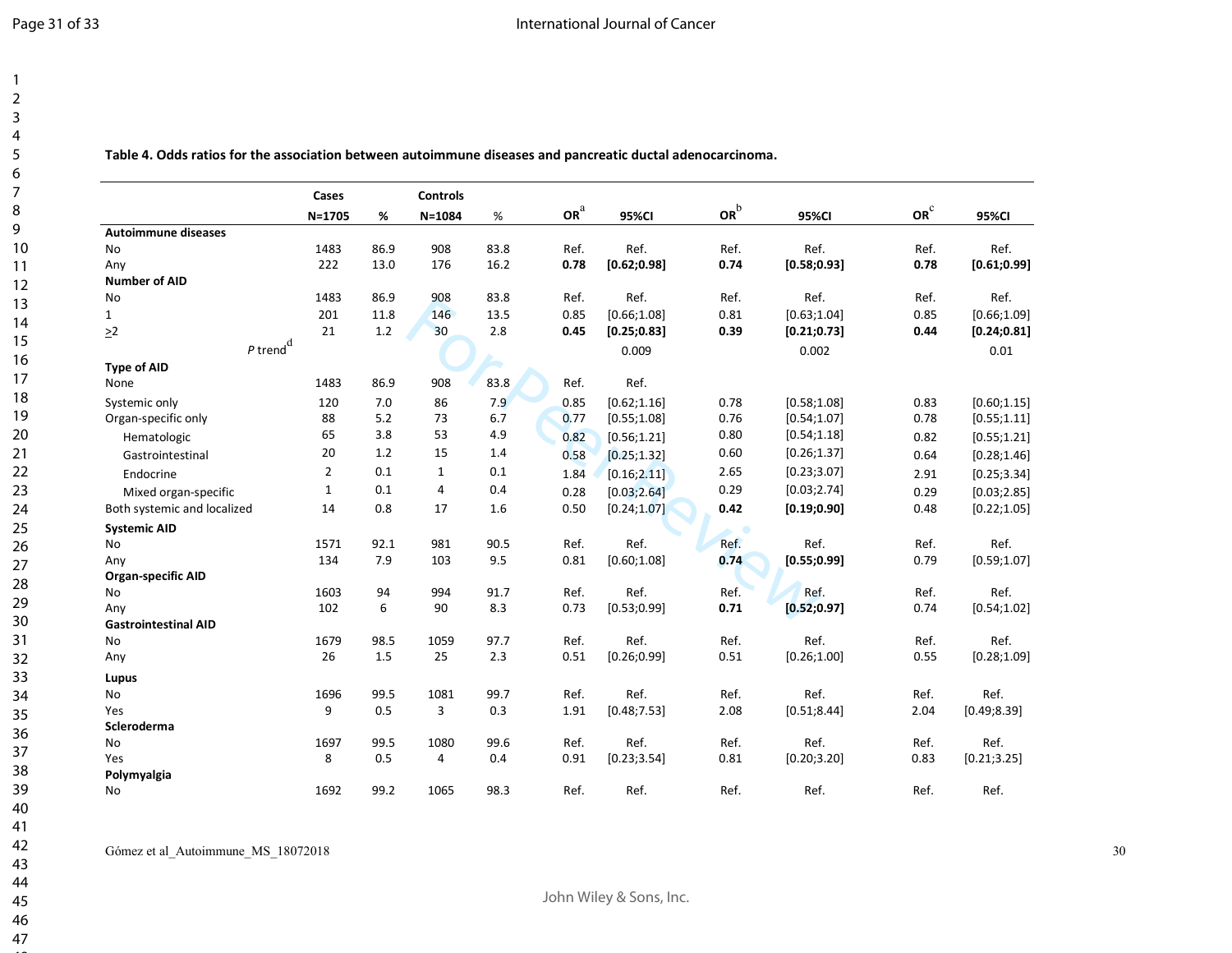| Yes                         | 13             | 0.8  | 19   | 1.8  | 0.42 | [0.20; 0.92] | 0.40 | [0.18; 0.89] | 0.46 | [0.21;1.04]  |
|-----------------------------|----------------|------|------|------|------|--------------|------|--------------|------|--------------|
| Pernicious anemia           |                |      |      |      |      |              |      |              |      |              |
| No                          | 1630           | 95.6 | 1014 | 93.5 | Ref. | Ref.         | Ref. | Ref.         | Ref. | Ref.         |
| Yes                         | 75             | 4.4  | 70   | 6.5  | 0.75 | [0.53;1.06]  | 0.72 | [0.51; 1.02] | 0.75 | [0.53;1.07]  |
| Crohn's disease             |                |      |      |      |      |              |      |              |      |              |
| No                          | 1701           | 99.8 | 1079 | 99.5 | Ref. | Ref.         | Ref. | Ref.         | Ref. | Ref.         |
| Yes                         | 4              | 0.2  | 5    | 0.5  | 0.26 | [0.05; 1.46] | 0.32 | [0.05; 1.94] | 0.36 | [0.58; 2.24] |
| <b>Celiac disease</b>       |                |      |      |      |      |              |      |              |      |              |
| No                          | 1698           | 99.6 | 1078 | 99.5 | Ref. | Ref.         | Ref. | Ref.         | Ref. | Ref.         |
| Yes                         | $\overline{7}$ | 0.4  | 6    | 0.6  | 0.54 | [0.15; 1.95] | 0.63 | [0.18; 2.17] | 0.62 | [0.18; 2.19] |
| <b>Addison's disease</b>    |                |      |      |      |      |              |      |              |      |              |
| No                          | 1698           | 99.6 | 1078 | 99.5 | Ref. | Ref.         | Ref. | Ref.         | Ref. | Ref.         |
| Yes                         | 7              | 0.4  | 6    | 0.6  | 0.89 | [0.30; 2.68] | 0.91 | [0.29; 2.81] | 0.96 | [0.31; 2.99] |
| <b>Rheumatoid arthritis</b> |                |      |      |      |      |              |      |              |      |              |
| No                          | 1597           | 93.7 | 1000 | 92.3 | Ref. | Ref.         | Ref. | Ref.         | Ref. | Ref.         |
| Yes                         | 108            | 6.3  | 84   | 7.8  | 0.81 | [0.59;1.11]  | 0.73 | [0.53;1.00]  | 0.78 | [0.56; 1.08] |
| <b>Ulcerative colitis</b>   |                |      |      |      |      |              |      |              |      |              |
| No                          | 1690           | 99.1 | 1068 | 98.5 | Ref. | Ref.         | Ref. | Ref.         | Ref. | Ref.         |
| Yes                         | 15             | 0.9  | 16   | 1.5  | 0.55 | [0.24; 1.30] | 0.49 | [0.21; 1.16] | 0.54 | [0.23; 1.30] |

<sup>a</sup> Adjusted for age (continuous), sex and country

b<br>Model adjusted for age (continuous), sex, country, smoking (pack/years, tertiles based on the population distribution and alcohol status (never, former, current)

ppulation distribution and alcohol status (never, former<br>ppulation distribution, alcohol status (never, former, c<br>ne treatment type) c<br>C Model adjusted for age (continuous), sex, country, smoking (pack/years, tertiles based on the population distribution, alcohol status (never, former, current), and treatment

(no treatment, aspirin only, NSAIDs only, paracetamol only, corticosteroids only, and more than one treatment type)

 $\rm{d}$ Trend was calculated using number of AID as a continuous variable (range from 0 to 4)

1 23

Gómez et al. Autoimmune MS 18072018 31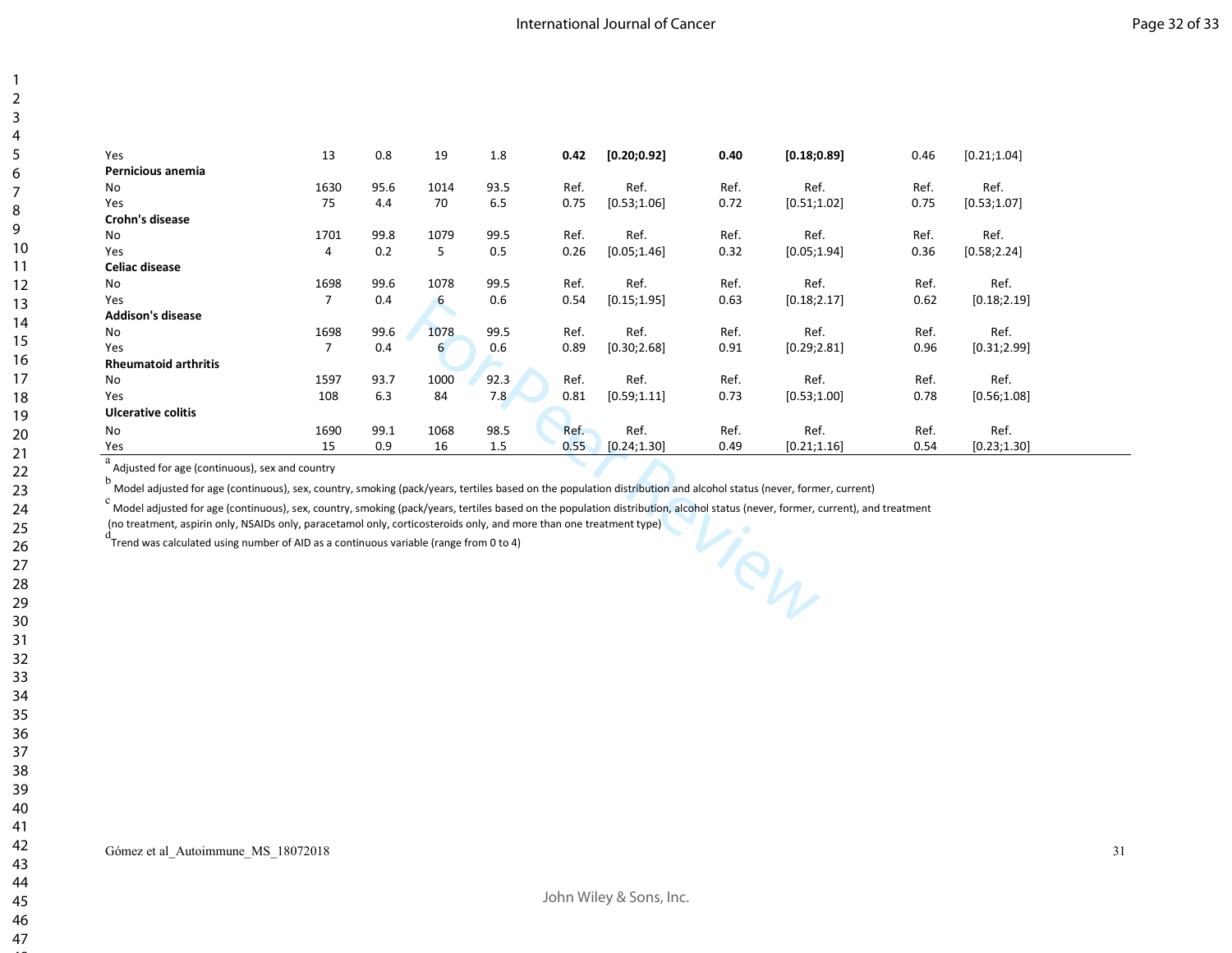**Figure 1. Gene network of medical conditions associated with PC through common genes.** A) Network of diseases that share genes with pancreatic cancer and all corresponding connections; B) Network of diseases that share genes with pancreatic cancer, only connections with pancreatic cancer shown. Edge width represents the Jaccard index for each disease pair; Jaccard indexes were multiplied by 100 in order to allow better visualization. Node size represents the number of genes obtained through DisGeNET for each medical condition.

For Perincipal